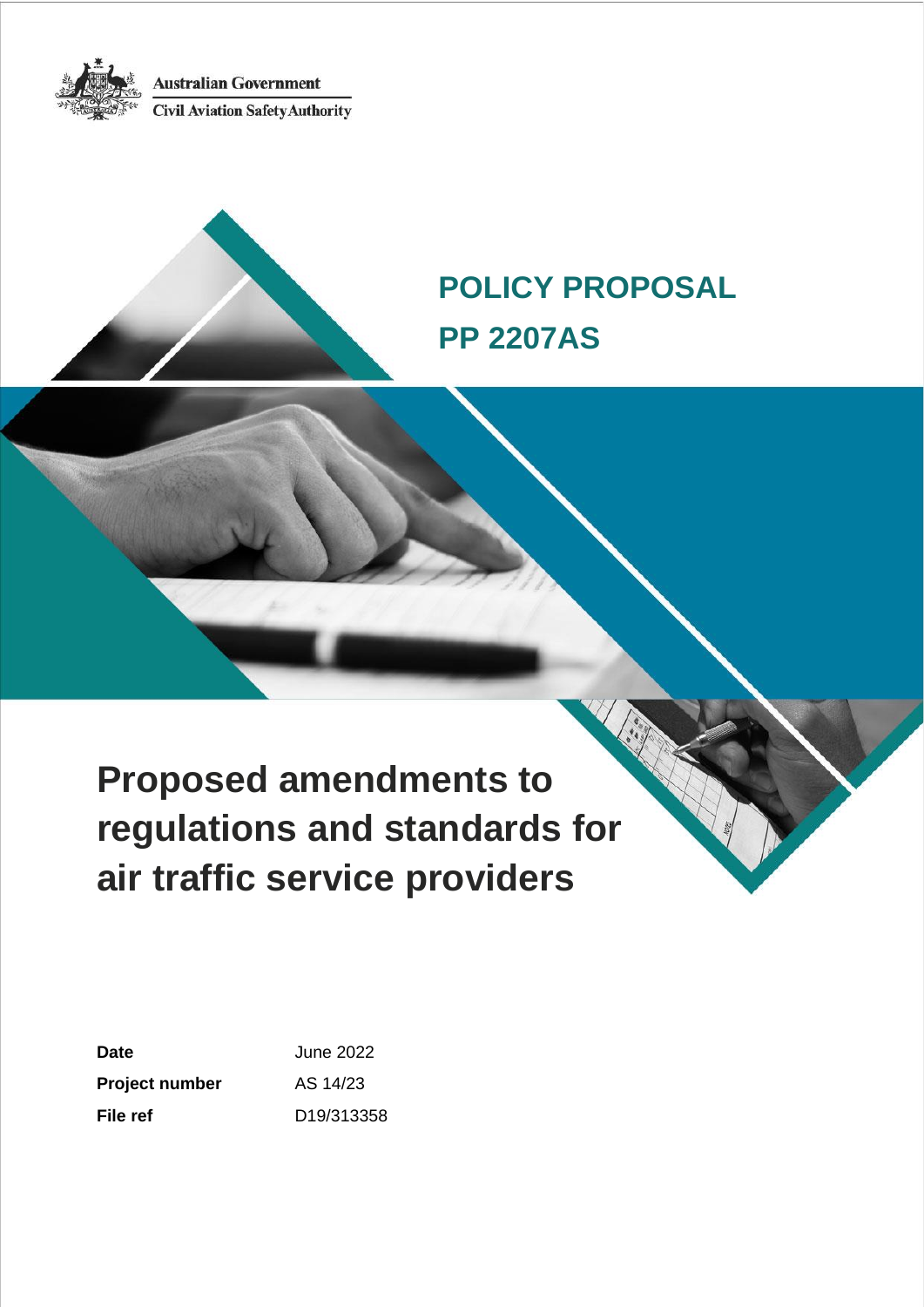## Policy overview

In 2018, CASA commenced a post implementation review (PIR) of Part 172 (Air traffic service providers) of the Civil Aviation Safety Regulations 1998 (CASR) and the Part 172 Manual of Standards (MOS) (the Part 172 legislation).

As a result of the PIR, CASA is proposing changes to the Part 172 legislation intended to:

- Align insofar as possible Australian standards with the International Civil Aviation Organization (ICAO) standards and the recommended practices (SARPs) in Annex 11 (Air Traffic Services) to the Convention on International Civil Aviation (the Chicago Convention)
	- − A specific action is to align Australian standards with the ICAO requirements for air traffic controller fatigue management.
- reduce as much as possible any replication of standards between the Part 172 MOS and the Procedures for Air Navigation Services – Air Traffic Management (PANS-ATM, Doc. 4444) (ICAO Doc. 4444) published by the International Civil Aviation Organization (ICAO)
- incorporate the recommendations from the PIR
- amend elements of existing legislation where interpretation has caused difficulties, or which are difficult to implement or interpret.

The amended Part 172 legislation seeks to meet the overarching objectives of minimising the level of regulatory burden, reducing costs to industry and, at the same time, specifying relevant aviation safety standards.

## Why are we consulting

CASA is working to improve Part 172 legislation with the aim of achieving a positive outcome for the aviation industry and for CASA.

We invite the aviation community to review the proposed policy changes in relation to their industry sector and to tell us about any concerns or challenges they have regarding these proposed amendments. We also invite industry to highlight any improvements that should be considered for this amendment or be considered for future development of Part 172 legislation.

This policy proposal summarises the proposed changes to both CASR and MOS—these proposals are mentioned in terms of broad policy or broad action rather than specific wording. The exact wording will be addressed during subsequent legislative drafting. An Exposure Draft of the amendment regulations will be made available later in 2022 prior to changes coming into effect.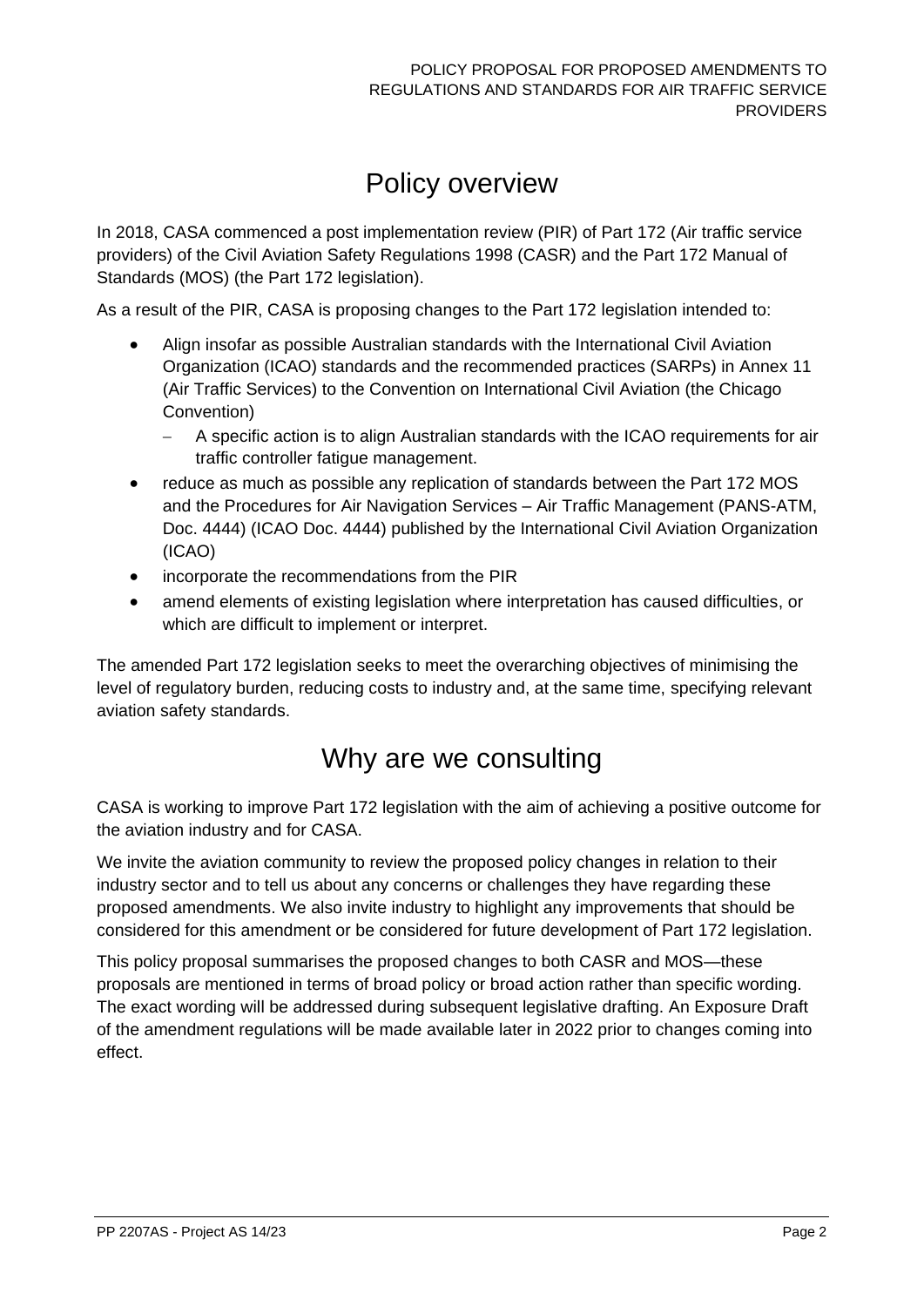## **Contents**

| 1              | <b>Reference material</b><br>5 |                                                                 |                |
|----------------|--------------------------------|-----------------------------------------------------------------|----------------|
|                | 1.1                            | Acronyms                                                        | 5              |
|                | 1.2                            | <b>Definitions</b>                                              | 6              |
|                | 1.3                            | References                                                      | 6              |
|                | 1.4                            | Annexes to this policy proposal                                 | $\overline{7}$ |
| $\overline{2}$ |                                | <b>Introduction</b>                                             | 8              |
|                | 2.1                            | Background                                                      | 8              |
|                | $2.2\phantom{0}$               | Existing regulatory structure                                   | 8              |
| 3              |                                | Review and prior consultation activity                          | 12             |
|                | 3.1                            | <b>Previous consultations</b>                                   | 12             |
|                | 3.2                            | Three consultation activities                                   | 12             |
| 4              |                                | <b>Regulatory issues</b>                                        | 13             |
|                | 4.1                            | Part 172 of CASR                                                | 13             |
|                | 4.2                            | Part 172 MOS                                                    | 13             |
| 5              |                                | <b>Proposed policy amendments</b>                               | 15             |
|                |                                | Fatigue management requirements for ATS providers               |                |
|                | 5.1                            |                                                                 | 15             |
|                | 5.2                            | Accountable manager and key personnel                           | 17             |
|                | 5.3                            | Arrangements for making changes                                 | 18             |
|                | 5.4                            | 'Operations Manual' becomes 'Exposition'                        | 19             |
|                | 5.5                            | Hierarchy of standards for air traffic services                 | 20             |
|                | 5.6                            | Determining numbers of suitably trained and qualified personnel | 21             |
|                | 5.7                            | Part 172 Structural arrangements                                | 22             |
|                | 5.8                            | Miscellaneous changes for Part 172 of CASR                      | 23             |
|                | 5.9                            | Part 172 MOS - General changes                                  | 25             |
|                |                                | 5.10 Part 172 advisory circulars                                | 36             |
| 6              |                                | <b>Impacts on industry</b>                                      | 38             |
|                | 6.1                            | ATS providers                                                   | 38             |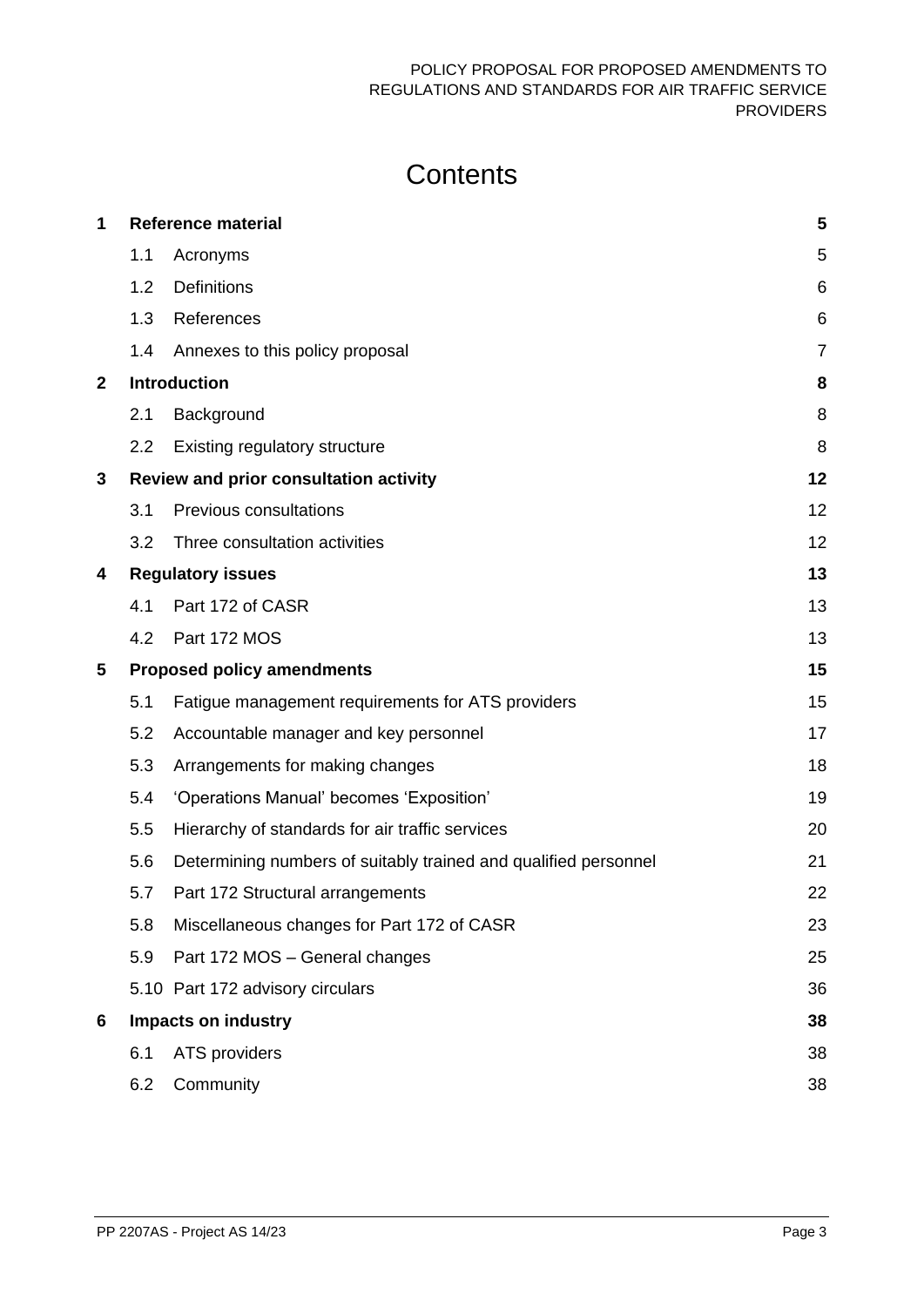| Implementation and transition |     | 39                              |    |
|-------------------------------|-----|---------------------------------|----|
|                               | 7.1 | Implementation considerations   | 39 |
|                               |     | 7.2 Transitional considerations | 39 |
|                               |     | 7.3 Closing date for comment    | 39 |
|                               |     |                                 |    |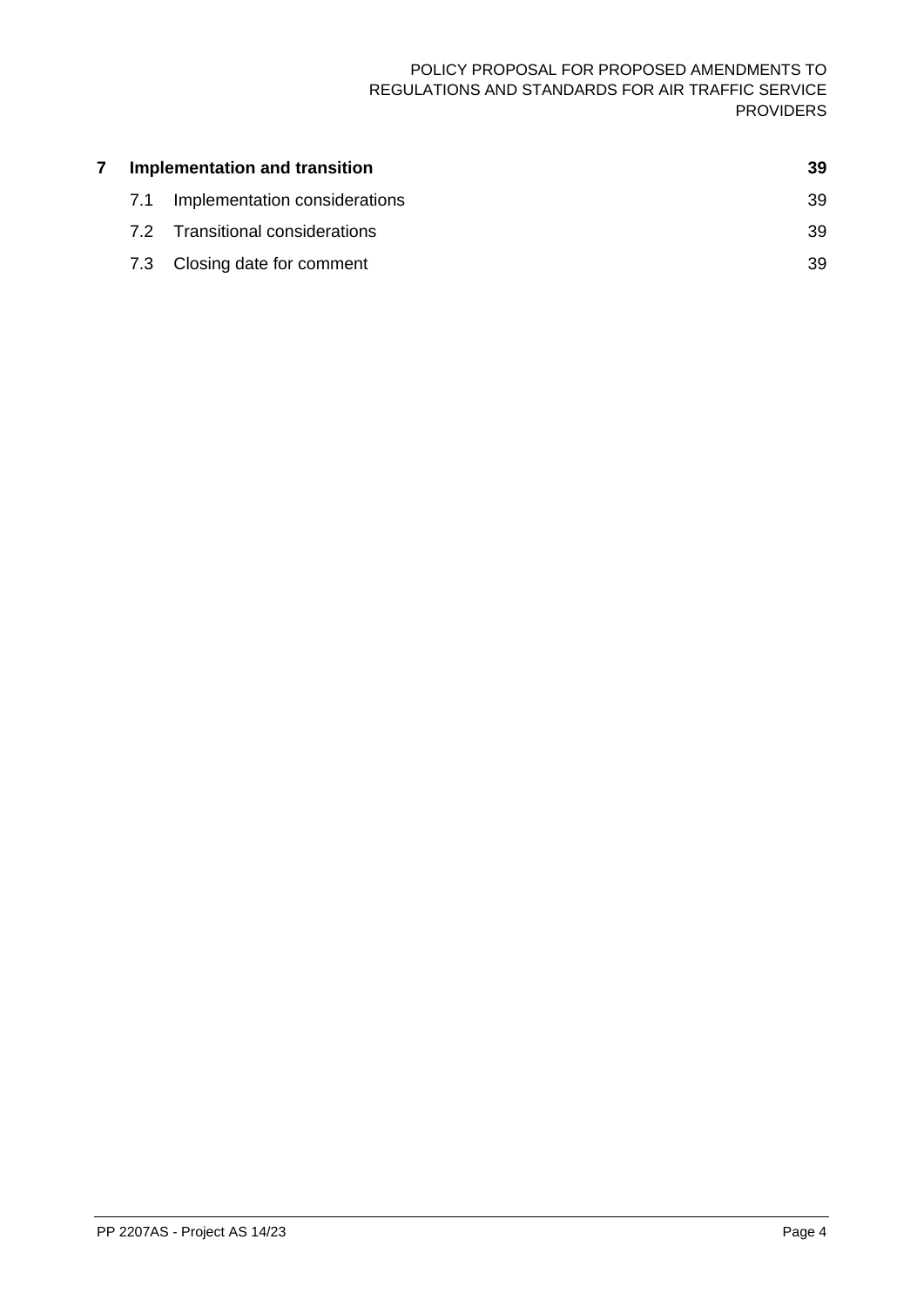## <span id="page-4-0"></span>**1 Reference material**

## <span id="page-4-1"></span>**1.1 Acronyms**

The acronyms and abbreviations used in this policy proposal are listed in the table below.

| Acronym      | <b>Description</b>                                                |
|--------------|-------------------------------------------------------------------|
| AA           | Airservices Australia                                             |
| AC           | advisory circular                                                 |
| <b>AMSL</b>  | above mean sea level                                              |
| <b>ATC</b>   | air traffic control                                               |
| <b>ATS</b>   | air traffic service                                               |
| CA/GRS       | <b>Certified Air/Ground Radio Service</b>                         |
| CAO          | <b>Civil Aviation Order</b>                                       |
| CAP          | <b>Civil Aviation Publication</b>                                 |
| <b>CAR</b>   | <b>Civil Aviation Regulations 1988</b>                            |
| <b>CASA</b>  | <b>Civil Aviation Safety Authority</b>                            |
| <b>CASR</b>  | Civil Aviation Safety Regulations 1998                            |
| FAA          | Federal Aviation Administration (of the United States of America) |
| <b>FIR</b>   | flight information region                                         |
| <b>FRMS</b>  | fatigue risk management system                                    |
| <b>GNSS</b>  | <b>Global Navigation Satellite System</b>                         |
| <b>IFR</b>   | instrument flight rules                                           |
| <b>IVA</b>   | independent visual approach                                       |
| <b>LAHSO</b> | land and hold short operation                                     |
| <b>MOS</b>   | <b>Manual of Standards</b>                                        |
| <b>NDB</b>   | non-directional beacon                                            |
| <b>NM</b>    | nautical mile(s)                                                  |
| <b>RNP</b>   | <b>Required Navigation Performance</b>                            |
| <b>RVSM</b>  | reduced vertical separation minima                                |
| <b>SARP</b>  | standards and recommended practices                               |
| <b>SMS</b>   | safety management system                                          |
| <b>TWG</b>   | technical working group                                           |
| UK           | United Kingdom                                                    |
| <b>VOR</b>   | very high frequency omni-range                                    |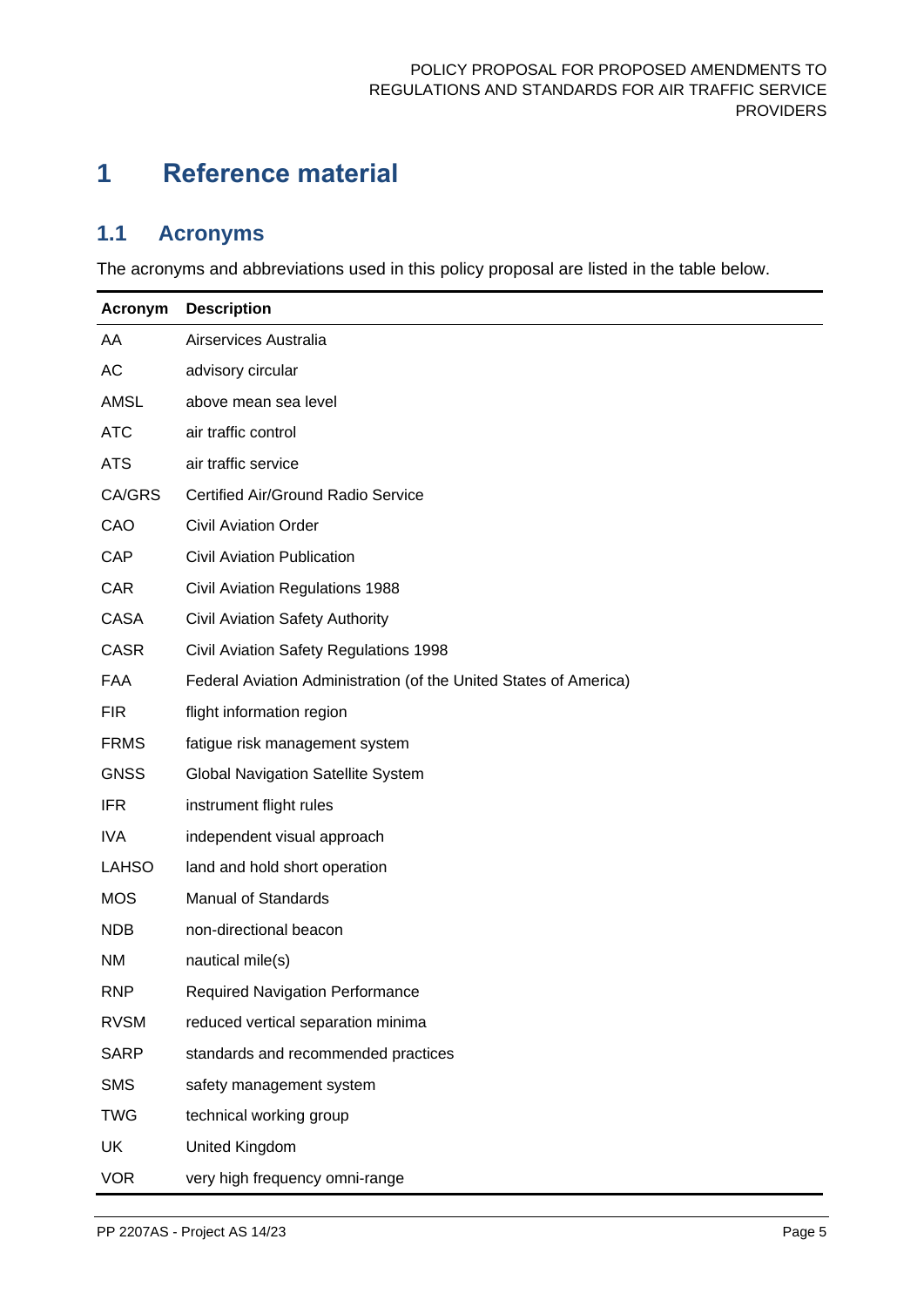## <span id="page-5-0"></span>**1.2 Definitions**

Terms that have specific meaning within this policy proposal are defined in the table below.

| Term                          | <b>Definition</b>                                                                                                                                                                              |
|-------------------------------|------------------------------------------------------------------------------------------------------------------------------------------------------------------------------------------------|
| Visual surveillance<br>svstem | An electro-optical system providing an electronic visual presentation of traffic<br>and any other information necessary to maintain situational awareness at an<br>aerodrome and its vicinity. |

## <span id="page-5-1"></span>**1.3 References**

#### **Legislation and Orders**

Legislation is available on the Federal Register of Legislation website<https://www.legislation.gov.au/>

| <b>Document</b>                 | Title                                                                                     |
|---------------------------------|-------------------------------------------------------------------------------------------|
| CAO 48.1                        | Civil Aviation Order 48.1 Instrument 2019                                                 |
| Part 139 of CASR                | Aerodromes                                                                                |
| Part 172 of CASR                | Part 172—Air Traffic Service Providers – of the Civil Aviation Safety<br>Regulations 1998 |
| Manual of Standards<br>Part 172 | Air Traffic Services                                                                      |
| Part 175 of CASR                | Aeronautical information management                                                       |

#### **International Civil Aviation Organization documents**

International Civil Aviation Organization (ICAO) documents are available for purchase from<http://store1.icao.int/>

| <b>Document</b> | Title                                                                                                                                                                                                                      |
|-----------------|----------------------------------------------------------------------------------------------------------------------------------------------------------------------------------------------------------------------------|
| Annex 10 Vol II | Annex 10 (Aeronautical Telecommunications) to the Convention on<br>International Civil Aviation, Volume II - Communication procedures including<br>those with the status of Procedures for Air Navigation Services (PANS). |
| Annex 11        | Annex 11 (Air Traffic Services) to the Convention on International Civil<br>Aviation                                                                                                                                       |
| Annex 19        | Annex 19 (Safety Management) to the Convention on International Civil<br>Aviation, 2nd Ed. July 2016                                                                                                                       |
| ICAO Doc. 4444  | Procedures for Air Navigation Services – Air Traffic Management (PANS-<br>ATM, Doc. 4444-RAC/501)                                                                                                                          |
| ICAO Doc. 7030  | <b>ICAO Regional Supplementary Procedures</b>                                                                                                                                                                              |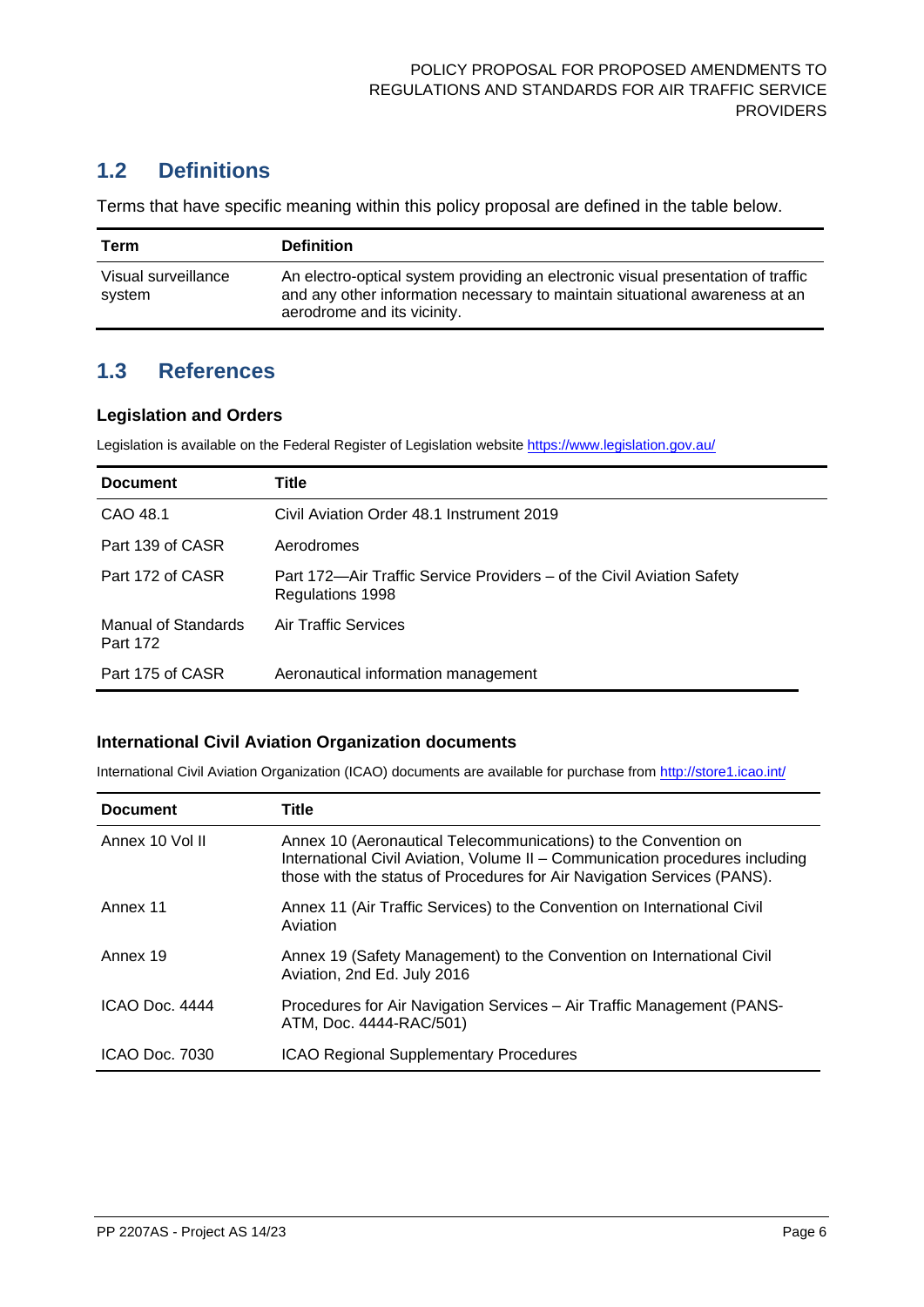#### **Advisory material**

CASA's advisory circulars are available at [http://www.casa.gov.au/AC](http://www.casa.gov.au/ACs)

| <b>Document</b> | Title                                                                 |
|-----------------|-----------------------------------------------------------------------|
| AC 172-1(0)     | Guidelines for preparing a Safety Management System (SMS)             |
| AC 172-2(0)     | Guidelines for preparing safety cases covering CASR Part 172 services |

#### **Other technical references**

| <b>Document</b> | Title                                                                                |
|-----------------|--------------------------------------------------------------------------------------|
|                 | <b>FAA Order JO 7110.65Z</b> Air Traffic Control dated 17 June 2021                  |
|                 | FAA Order JO 7110.118B Land and Hold Short Operations (LAHSO) dated 15 November 2020 |
| UK CAP 493      | Manual of Air Traffic Services - Part 1                                              |

## <span id="page-6-0"></span>**1.4 Annexes to this policy proposal**

The following annexes are included with this policy proposal:

- Annex A: Concept for fatigue management standards for the Part 172 MOS
- Annex B: Extract ICAO Annex 11 (15th Ed) Fatigue management
- Annex C: Spreadsheet analysis of proposed changes to Part 172 Manual of Standards
- Annex D: Tabular comparison Part 172 MOS Ch 1-9 Current vs proposed
- Annex E: Tabular comparison Part 172 MOS Ch 10-14 Current vs proposed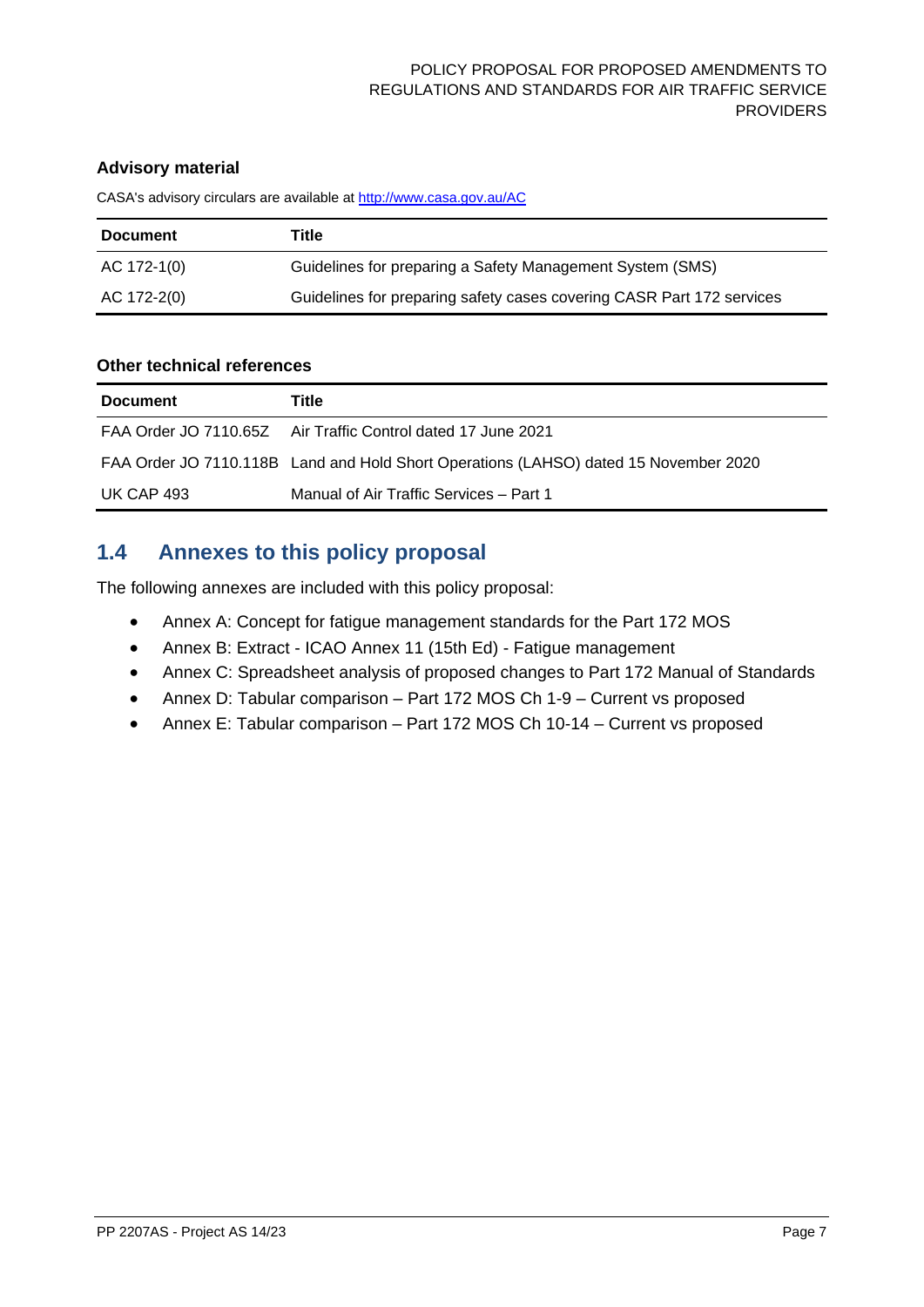## <span id="page-7-0"></span>**2 Introduction**

## <span id="page-7-1"></span>**2.1 Background**

Part 172 of CASR and the Part 172 MOS came into effect in 2003. They apply to a person that is, or wants to, become an air traffic service (ATS) provider and set out certain rules which apply to CASA in administering the ATS regulations.

Airservices Australia (AA) is the only entity authorised under Part 172 of CASR as an ATS provider.

While the Part has adequately served its purpose since its introduction, it has become apparent to CASA that the Australian ATS regulatory requirements and standards:

- do not completely address contemporary requirements for safe provision of air traffic services, particularly new international safety standards introduced since 2003
- sometimes replicate standards for ATS already specified in other documents
- do not align with contemporary conventions, practices and standards used in regulations introduced by CASA in the years since 2003.

To address these matters, CASA is using Part 172 technical project AS 14/23 for a comprehensive post implementation review (PIR). Since 2018, CASA, in conjunction with AA and Civil Air<sup>1</sup> has reviewed existing standards against the standards specified by the international civil aviation organization (ICAO) and other major overseas regulators. The activity has revealed that a relatively small number of changes are necessary to make Part 172 of CASR fit for purpose. However, more than half of the Part 172 MOS can be eliminated because existing equivalent ICAO standards can apply instead. Also, much of the remaining MOS requires editorial review to ensure it meets legislative drafting standards and to ensure the standards are unambiguous and clear.

## <span id="page-7-2"></span>**2.2 Existing regulatory structure**

### **2.2.1 Structure of the Part 172 legislation**

Below is a summary of relevant legislation applicable to the regulation of ATS in Australia, including those ICAO documents directly referenced in legislation.

## **2.2.2 Section 98 of the Civil Aviation Act 1988**

Section 98 of the *Civil Aviation Act 1988* (the Act) allows the Governor-General to make regulations for the purposes of the Act in relation to the safety of air navigation.

Paragraph 98(3) (e) of the Act allows regulations for, or in relation to, the planning, construction, establishment, maintenance, operation and use of air route and airway facilities.

<sup>&</sup>lt;sup>1</sup> The air traffic controllers' professional association.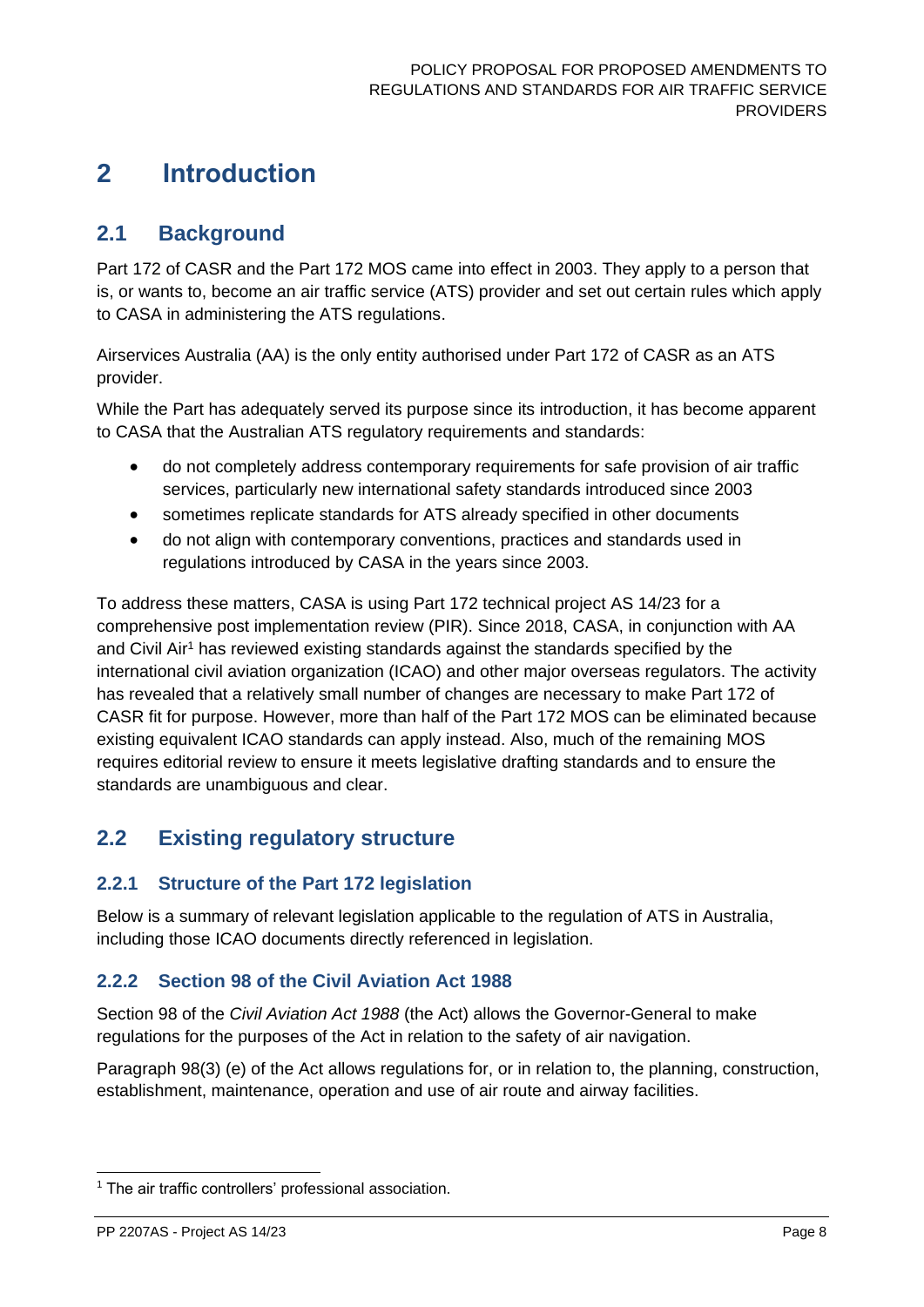Section 3 of the Act defines 'air route and airway facilities' as facilities provided to permit safe navigation of aircraft within the airspace of air routes and airways, including air traffic control services and facilities, and flight service services and facilities.

## <span id="page-8-1"></span>**2.2.3 Part 172 of CASR**

Part 172 of CASR is made under paragraph 98 (3) of the Act, with the purpose of regulating and administering the provision of air traffic services including air traffic control (ATC) and flight service activities. The Part is structured chiefly as an enabler or head of power for subordinate documents and it contains little specific detail of regulatory requirements. For example, Part 172 of CASR requires an ATS provider to have a safety management system (SMS) but provides no details or standards for the SMS. Instead, the regulation states the SMS must be in accordance with standards set out in the Part 172 MOS.

Relevantly, Part 172 of CASR specifies that air traffic services must be provided in accordance with a hierarchy of standards, procedures and rules as set out in:

- the Part 172 MOS
- Annex 11 to the International Convention on Civil Aviation (the Chicago Convention)
- Volume II of Annex 10 to the Chicago Convention
- ICAO Doc. 4444<sup>2</sup>
- ICAO Doc. 7030 Regional Supplementary Procedures.

This hierarchy means that a standard appearing in a document higher on the list has precedence or priority over a similar standard appearing on a document lower in the list. The function of each document is described in the sections [2.2.4](#page-8-0) to [2.2.8](#page-10-0) below.

### <span id="page-8-0"></span>**2.2.4 Part 172 Manual of Standards**

The Part 172 MOS is made under regulation 172.022 of CASR and contains standards that amplify specific requirements specified in Part 172.

Part 172 MOS currently includes most of the standard methods for providing air traffic control separation. Based on the hierarchy of standards set by Part 172 of CASR. Part 172 MOS currently overrides most of the separation standards specified in the equivalent ICAO documents.

In addition to the separation standards, the Part 172 MOS covers the following matters:

- the required content of an operations manual
- location of and equipment for control towers
- standards for training and checking
- standards for a provider's SMS including change management (preparation of safety cases
- details for contingency plans

<sup>2</sup> ICAO Doc. 4444 is issued by the International Civil Aviation Organization (ICAO). In 2001, Doc. 4444 was retitled *Procedures for Air Navigation Services – Air Traffic Management* (PANS-ATM).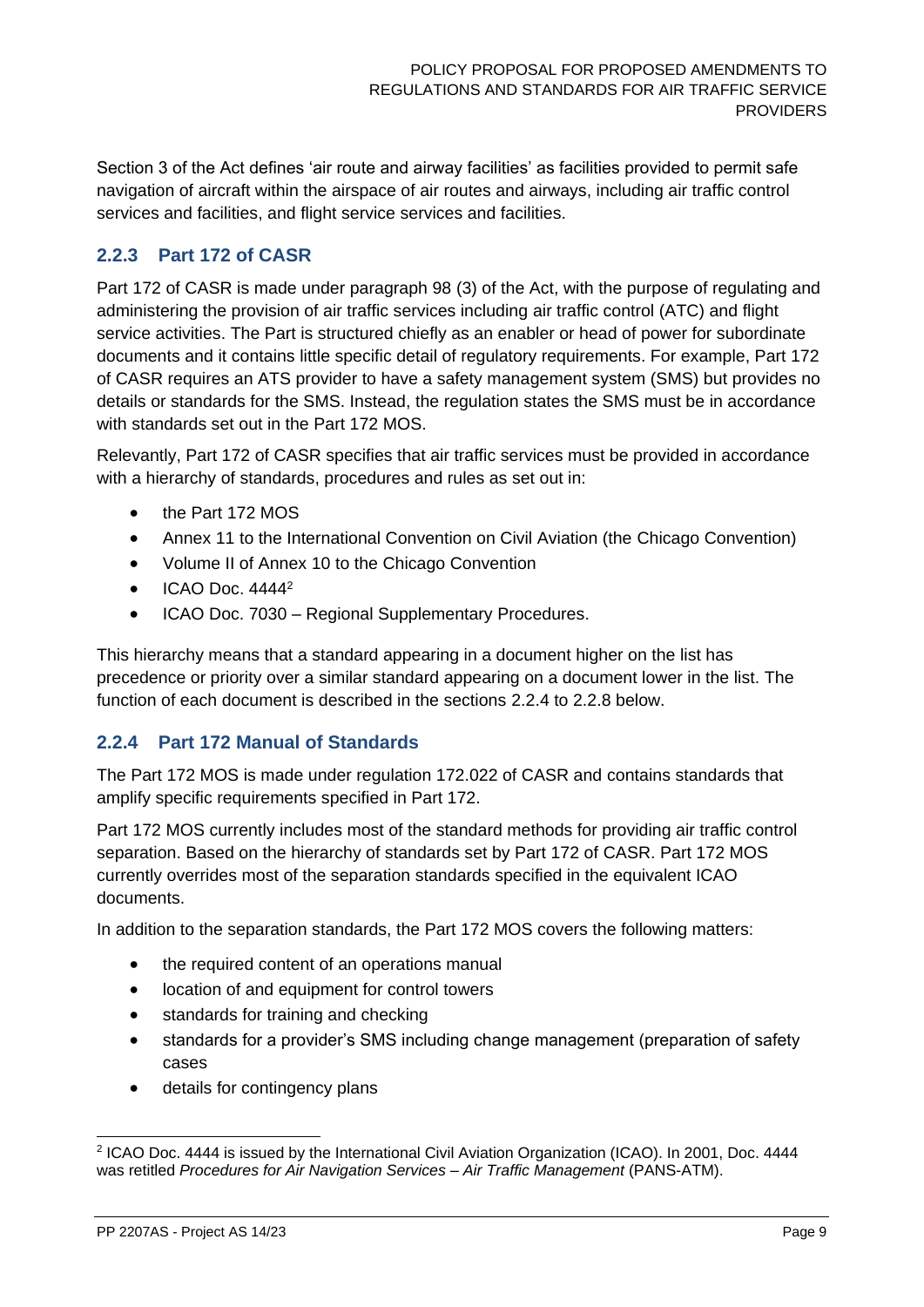- details for a provider's security program
- standards for keeping and maintaining records and documents
- standards for information that must be provided to pilots, including take-off and landing information, traffic information and alerts
- standards for information transfer such as issuance of ATC clearances
- procedures during abnormal operations (such as weather deviation requirements, fuel dumping etc.)
- the requirements for aeronautical telecommunications, including ATC-ATC coordination.

#### **2.2.5 ICAO Annex 11**

Annex 11 to the Chicago Convention covers the internationally agreed high-level standards and recommended practices (SARPs) for the establishment of airspace and services for the safe, orderly and expeditious flow of air traffic. Its specific purpose is to ensure that flying on international air routes is carried out under uniform conditions designed to improve the safety and efficiency of air operation. Despite the emphasis on international operations, Annex 11 SARPs generally apply equally to domestic air traffic service operations.

Under the Chicago Convention, Contracting States (including Australia) are expected, where possible, to adopt ICAO SARPs. Deviations from a ICAO SARP should only occur if a Contracting State finds it impracticable to comply with all aspects of the SARP. In this situation, the Contracting State is expected to notify ICAO of the difference between State practice and the relevant ICAO SARP and to publish details of the difference in the State's aeronautical information publication (AIP).

Australian policy articulated in the Airspace Policy Statement 2018 is consistent with this and requires that any deviations from ICAO SARP are well justified, documented, and formally notified to ICAO as a difference.

#### **2.2.6 Volume II of Annex 10**

Annex 10 to the Chicago Convention covers SARPs pertaining to aeronautical telecommunications. Relevant to air traffic services, Volume II to Annex 10 sets the international standards for communication between ground stations (aeronautical fixed service) and ground and air stations (aeronautical mobile service, e.g., communication between ATC and aircraft), including voice and data link communications.

### **2.2.7 ICAO Doc. 4444 - Procedures for Air Navigation Services - Air Traffic Management (PANS-ATM)**

ICAO Doc. 4444 complements and expands on the SARP for Annex 11. It specifies in greater detail the procedures to be applied by ATS units.

Of specific relevance for many of the changes proposed in this document, ICAO Doc. 4444 contains chapters with detailed procedures on matters including:

- ATS system capacity and air traffic flow management
- general provisions for air traffic services
- separation minima and methods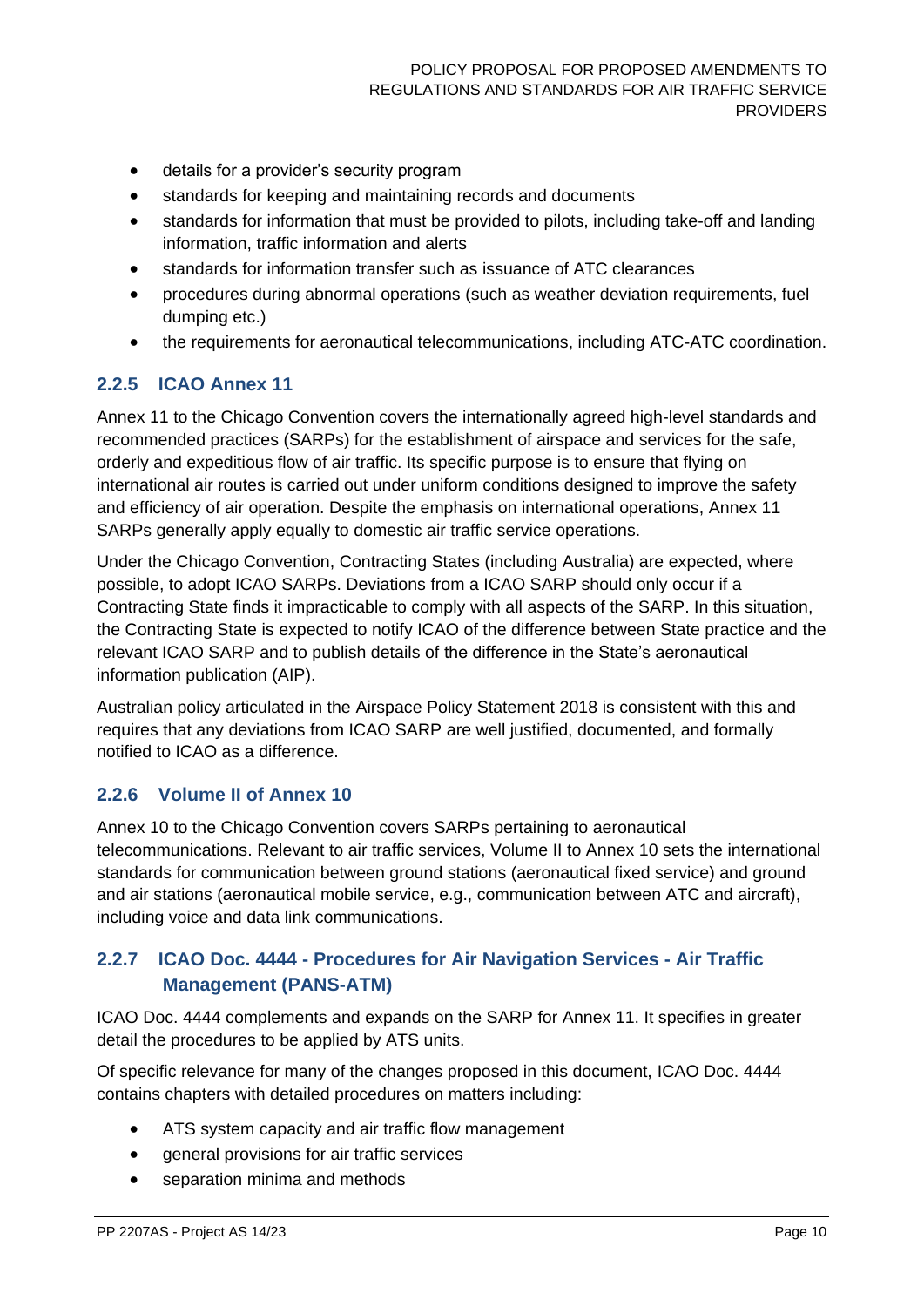- ATS surveillance services
- flight information and alerting service
- coordination and communication
- emergencies communication failure and contingency.

#### <span id="page-10-0"></span>**2.2.8 ICAO Doc. 7030 - ICAO Regional Supplementary Procedures**

ICAO Doc. 7030 contains the procedures applicable to specific regions of the world. The regional supplementary procedures in ICAO Doc. 7030 are specified in terms of groups of flight information regions (FIRs). For example, the Melbourne and Brisbane FIRs are part of more than 100 FIRs that comprise the Middle East and Asia (MID/ASIA) Region.

Regional supplementary procedures must not conflict with the provisions contained in the Annexes or PANS. They specify detailed procedural regional options for those provisions or promulgate a regional procedure of justifiable operational significance, additional to existing provisions in Annexes or PANS.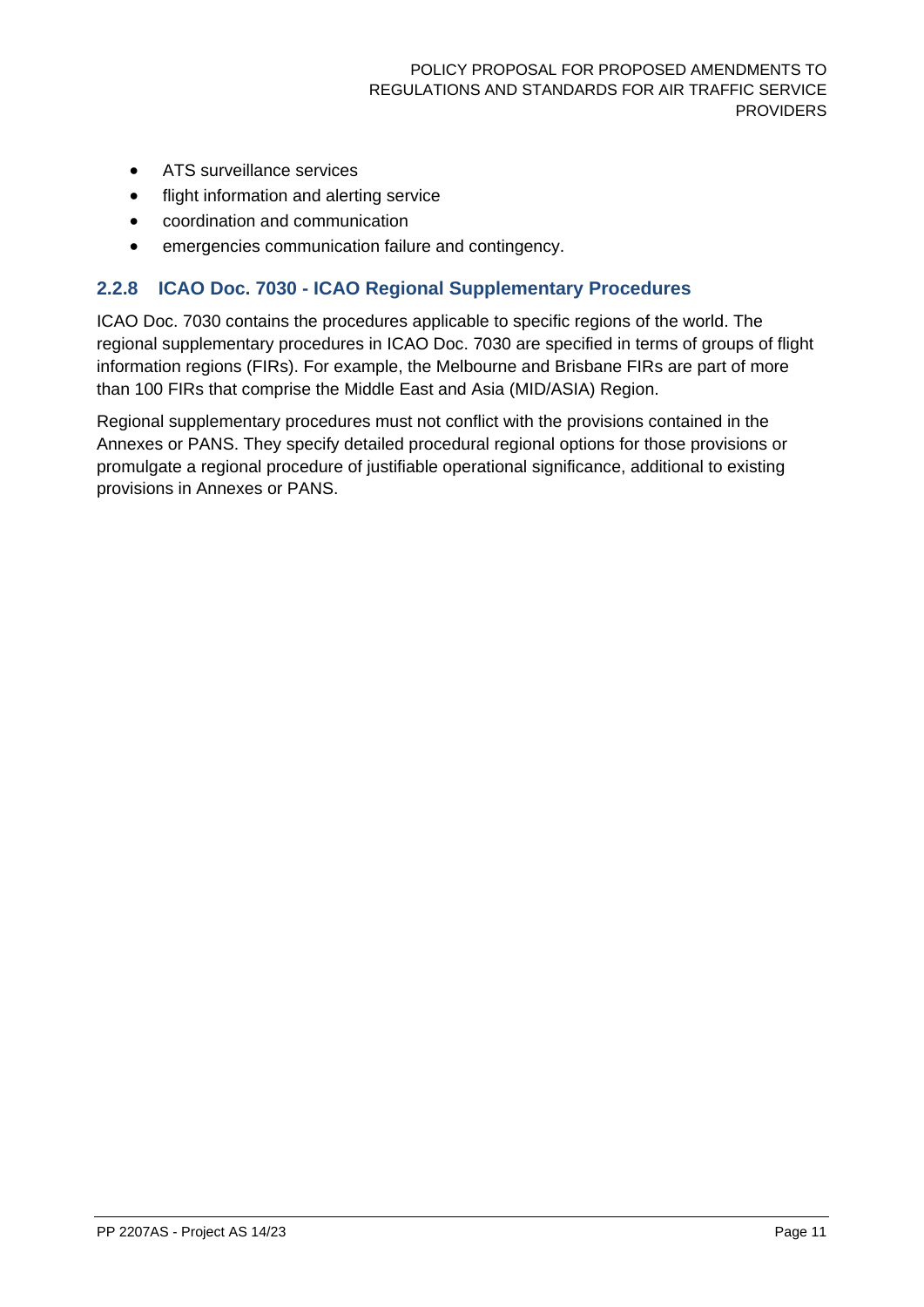## <span id="page-11-0"></span>**3 Review and prior consultation activity**

## <span id="page-11-1"></span>**3.1 Previous consultations**

For the PIR, CASA carried out the following activities:

- a. Carried out a document review of Part 172 of CASR and the Part 172 MOS in comparison with relevant ICAO documents and the regulatory equivalents of several overseas countries
- b. Established a technical working group (TWG) comprising specialists from CASA, AA and Civil Air.
- c. Conducted 19 meetings of the TWG during 2020 and 2021 to dissect and review both Part 172 of CASR and the Part 172 MOS.

A separate working group meeting as well as email correspondence was held with a provider of certified air/ground radio service (CA/GRS) – on the concept of moving the CA/GRS standards from Part 139 of CASR to Part 172. In this regard, the conclusion was that there was no clear benefit in moving away from the existing arrangements.

## <span id="page-11-2"></span>**3.2 Three consultation activities**

Three separate consultation activities will be taking place as an outcome of the PIR:

- a. A separate fast-tracked amendment to the Part 172 MOS to ensure the standards in this MOS do not inhibit the use of digital tower/remote tower services for the provision of aerodrome control services.
- b. A separate consultation process to address matters concerning independent visual approach (IVA) to parallel runways.
- c. The proposals in this policy proposal, which will deal with the remaining outcomes of the PIR, other than those covered in activities a. and b.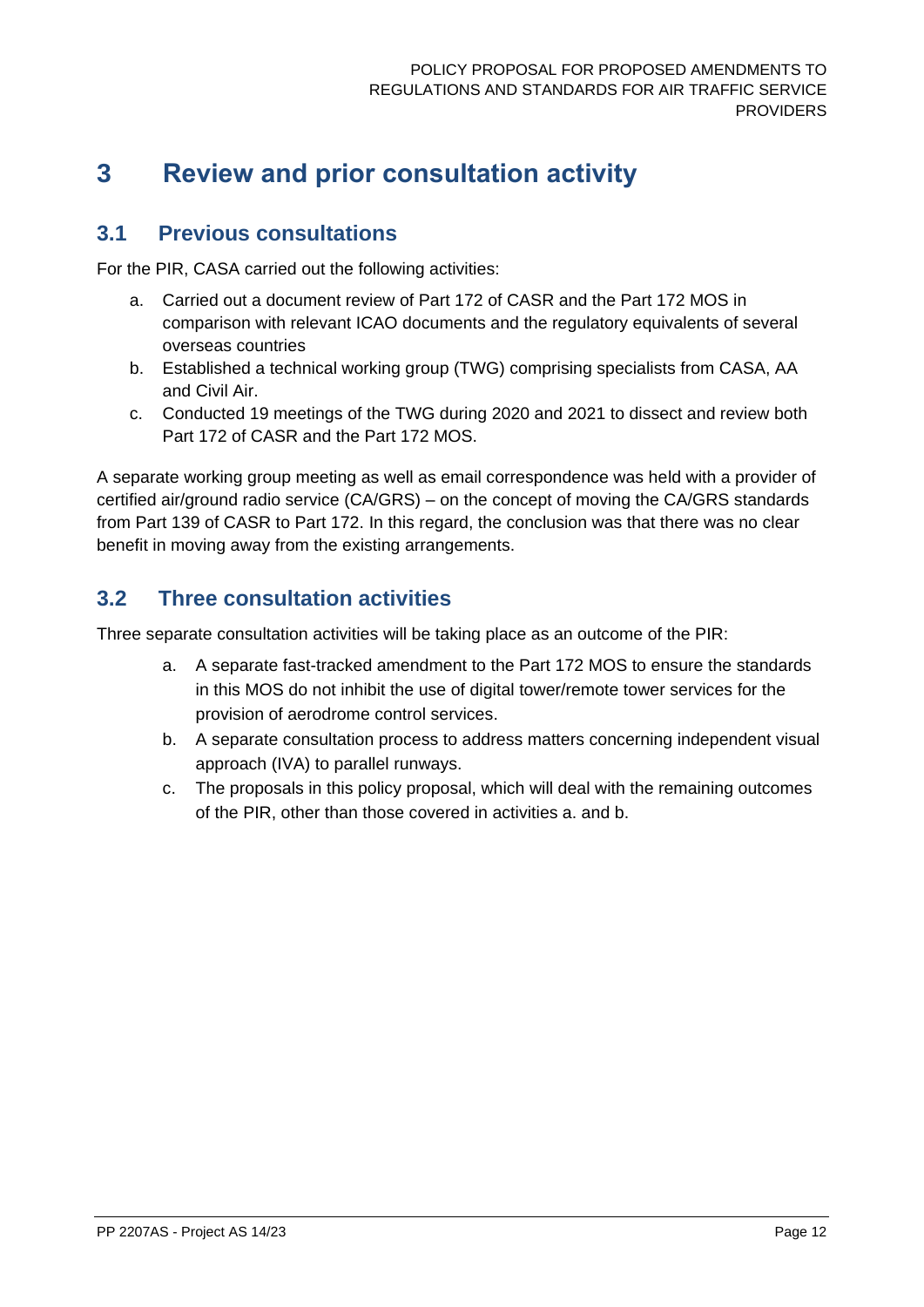## <span id="page-12-0"></span>**4 Regulatory issues**

## <span id="page-12-1"></span>**4.1 Part 172 of CASR**

In general, the PIR found that Part 172 of CASR has the optimum level of regulatory action; specifically, setting broad requirements and then cross-referring other documents for details or specific standards.

However, the PIR found the following significant issues:

- There is no mechanism within the Part requiring ATS providers to have a system for managing fatigue or empowering CASA to set relevant requirements and standards:
	- − With effect 5 November 2020, Annex 11 introduced requirements for managing fatigue.
	- − However, the relevant Annex 11 provisions are not worded in a way that allows automatic application under provisions of Part 172 of CASR.
- The requirements covering organisational and operating changes are unsuitable in that the provider is only required to notify CASA after the event:
	- − CASA policy reflected in newer CASR Parts distinguishes between changes that are 'significant' or 'other/not significant'.
	- − Significant changes require prior notification and approval from CASA.
	- − Other or not significant changes can be notified to CASA after the change comes into effect.
- There are inadequate requirements for managerial accountability regards the safe provision of air traffic services:
	- − CASA policy reflected in newer CASR Parts (e.g., Subpart 21.J (Approved design organisations, Parts 121 (Air transport operations - larger aircraft), and 175 (AIS providers)))} is for organisations to have nominated accountable managers with specified obligations.
- Part 172 of CASR is out of step with contemporary CASR Parts in that it requires ATS providers to have an 'operations manual' to detail the way the provider carries out its business:
	- − Contemporary CASR Parts use an equivalent document structure called 'exposition'.
- The requirements having agreements with third-party service providers do not cover the range of providers with which an ATS provider would require agreement.

The PIR also revealed a potential benefit in reordering the subparts of the Part to match the structure of other more recently issued Parts e.g., Part 175 of CASR (AIS Providers).

## <span id="page-12-2"></span>**4.2 Part 172 MOS**

The PIR found that the Part 172 MOS still has relevance for ATS standards that are not provided for within ICAO documents. Examples are the standards for Land and Hold Short Operations (LAHSO) and Independent Visual Approach (IVA), which are derived from standards specified by the Federal Aviation Administration (FAA). These two procedures are critical for maximising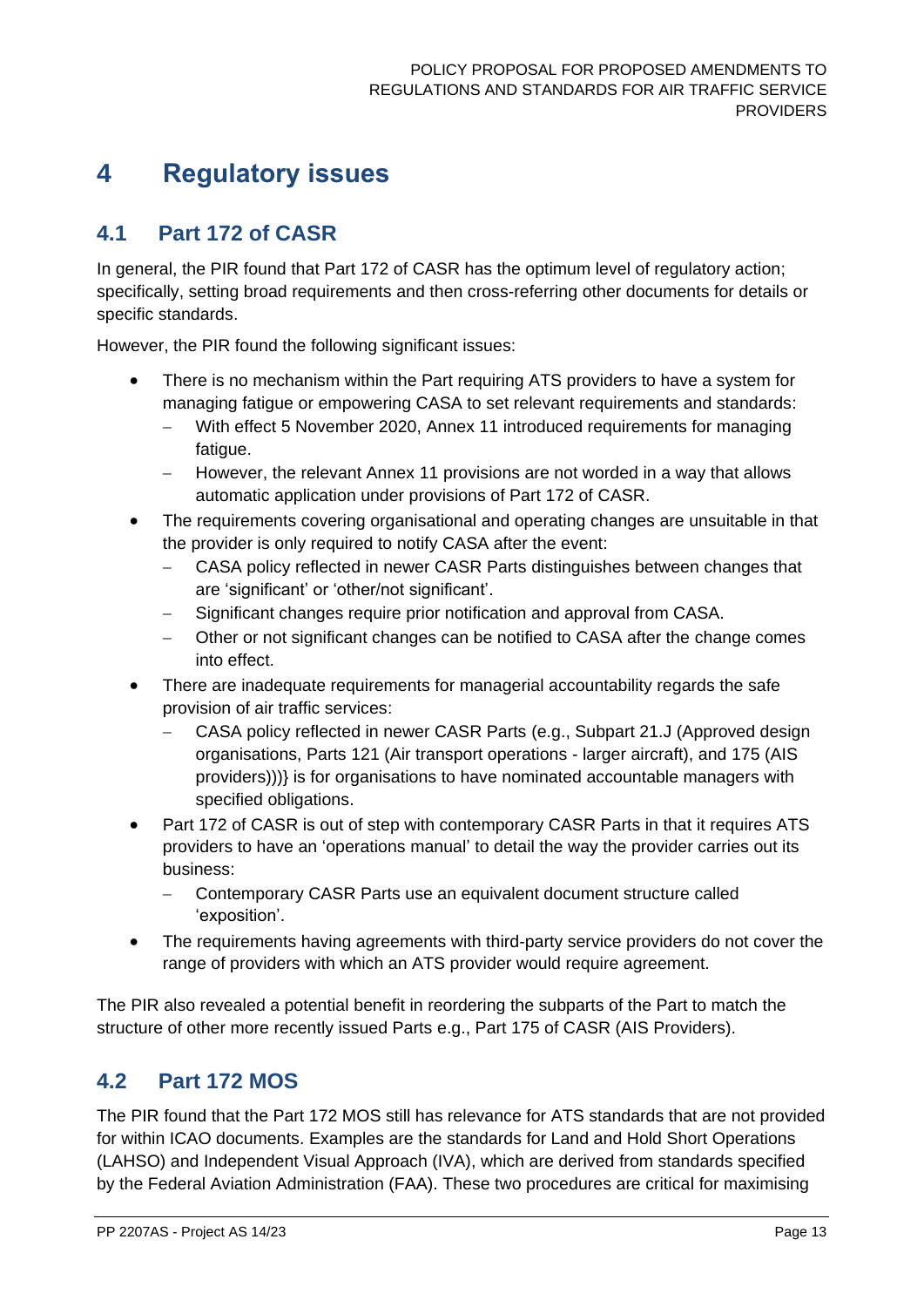take-off and landing operations to multiple runways and the Part 172 MOS is the ideal mechanism for specifying these standards.

However, it was clearly apparent that the Part 172 MOS replicates many existing ICAO standards, particularly separation minima and methods already specified in Annex 11 or ICAO Doc. 4444. In addition, the MOS sometimes restrictively adds to the ICAO requirements. For example, while ICAO Doc. 4444 allows the provision for aerodrome control services with the use of traditional control towers and/or digital or remote camera systems, the Part 172 MOS effectively allows only a control tower for the provision of aerodrome control services.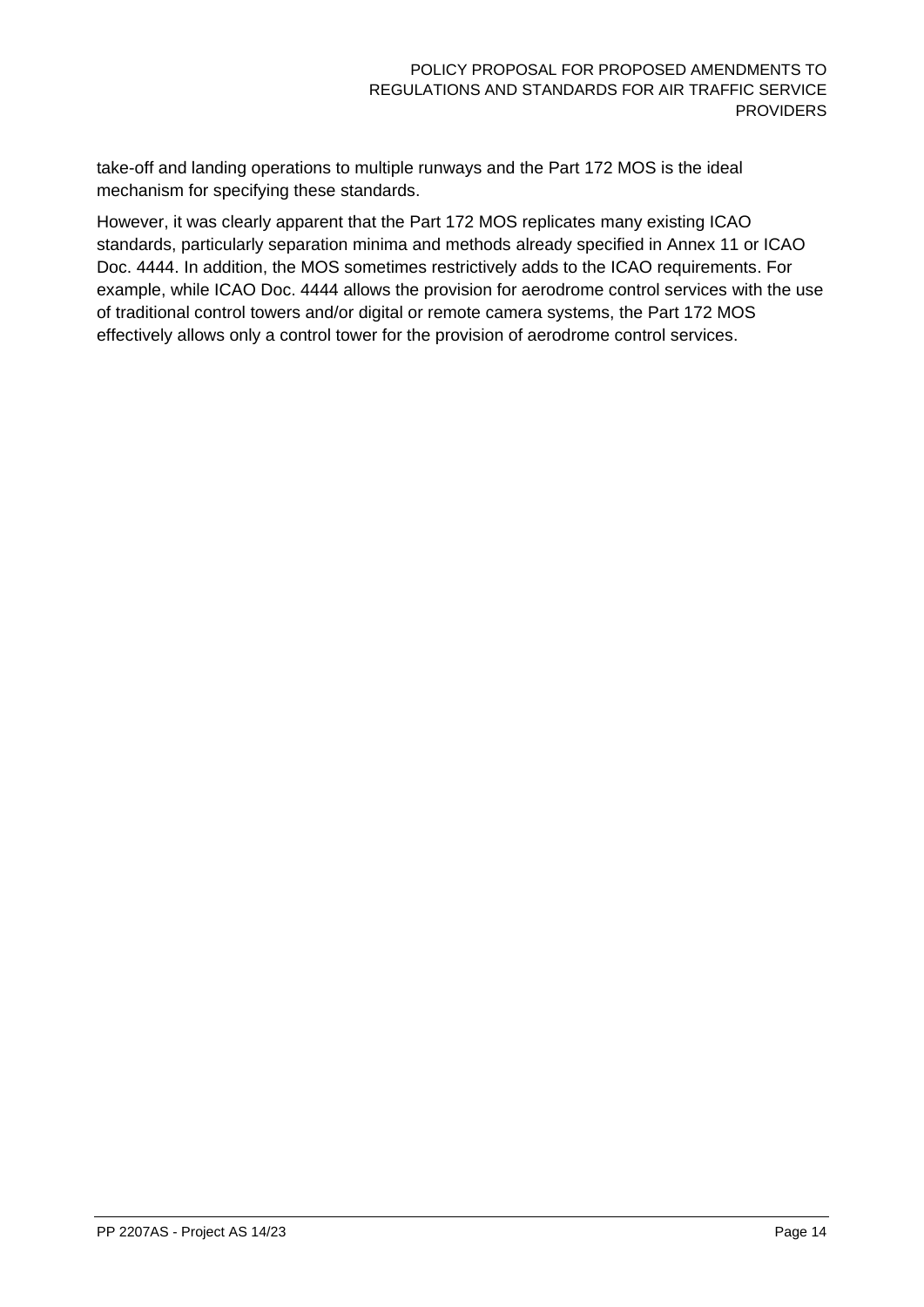## <span id="page-14-0"></span>**5 Proposed policy amendments**

This section describes the policy items, proposed changes and the issues behind each of the proposed changes.

This policy proposal forms the basis for the drafting instructions to be provided to Commonwealth and CASA legislative drafters. The drafting instructions will provide further granularity about the specific details required in the draft regulations (i.e., operational requirements, restrictions and other safety considerations).

## <span id="page-14-1"></span>**5.1 Fatigue management requirements for ATS providers**

### **5.1.1 Reference(s):**

- − Subregulation 172.065 (1)
- − Section 2.28 to Annex 11 Fatigue Management
- − Appendix 5 to Annex 11 Prescriptive fatigue management regulations
- − Appendix 6 to Annex 11 Fatigue Risk Management System (FRMS) requirements

### **5.1.2 Background**

Effective from 5 November 2020, ICAO amended Annex 11 to introduce standards for managing fatigue in the provision of air traffic control services.

The new standards require States to require ATS providers have one of the following:

• air traffic controller schedules commensurate with the service(s) provided and in compliance with the prescriptive limitation regulations established by the State

or

• an FRMS, in compliance with regulations established by the State, for the provision of all air traffic control services

or

• an FRMS for a defined part of its air traffic control services in conjunction with schedules in compliance with the prescriptive limitation regulations for the remainder of its air traffic control services.

### **5.1.3 Issue**

The primary issue is Australia does not have regulations dealing with the management of human fatigue in the provision of air traffic control, nor does Part 172 of CASR empower CASA to make appropriate regulations. AA voluntarily uses an FRMS to manage fatigue among its air traffic control personnel. However, this voluntary arrangement is not sufficient to demonstrate that Australia has, in this regard, adequate regulation.

Fatigue management is a core CASA aviation safety requirement, and CASA believes it is important to address this matter.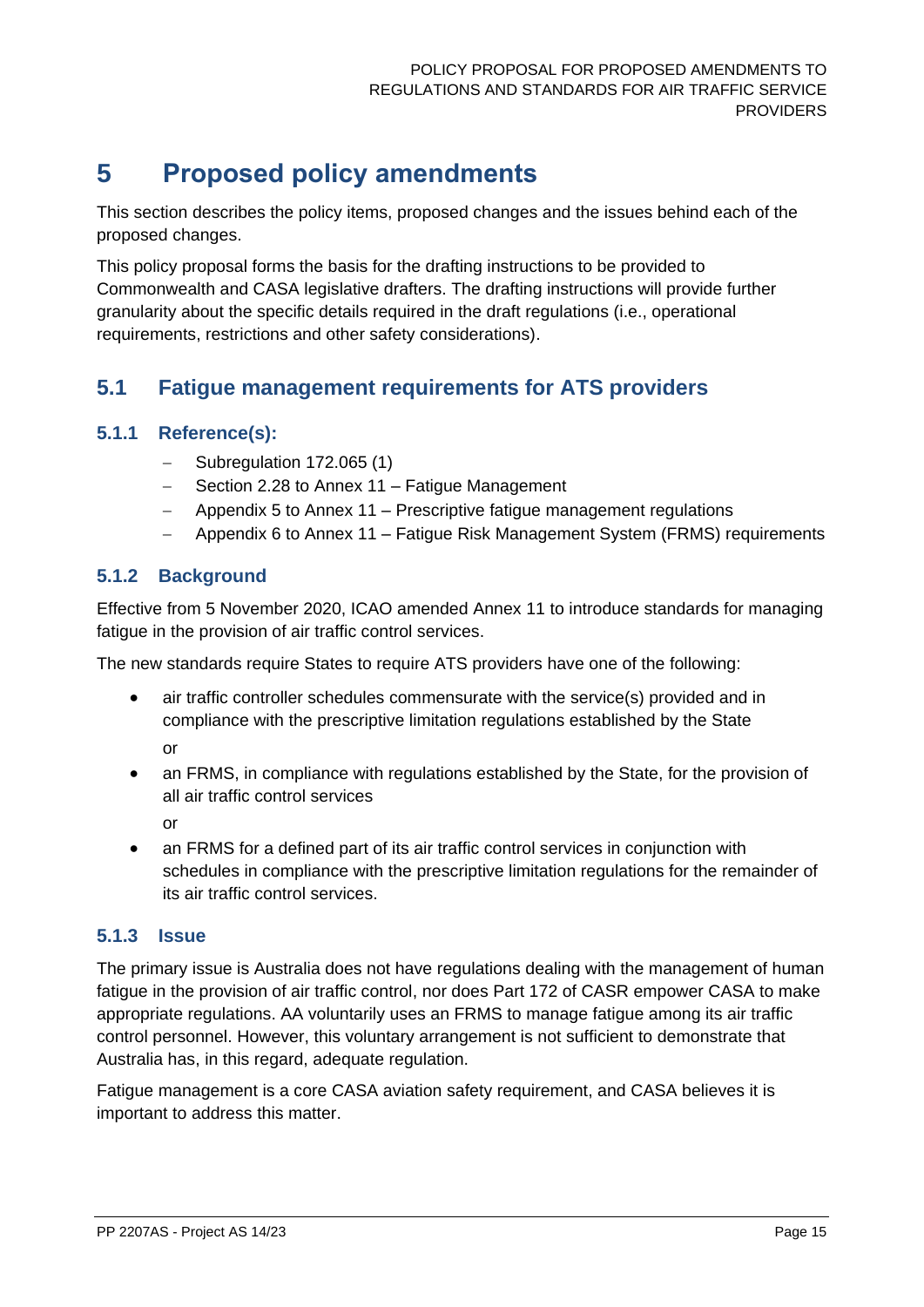#### **How to implement Annex 11 fatigue management standards**

Subparagraph 172.065 (1) (b) of CASR requires ATS providers to ensure air traffic services are provided in accordance with the standards in Annex 11. Ordinarily, this reference gives effect to all Annex 11 standards. For example, paragraph 2.26.1 of Annex 11 states:

"Air traffic services units shall use Coordinated Universal Time (UTC) and shall express the time in hours and minutes and, when required, seconds of the 24-hour day beginning at midnight."

This paragraph has clear direction and logically has effect for ATS providers via subparagraph 172.065 (1) (b) of CASR.

However, the new SARPs in Annex 11 for fatigue management are worded differently to other SARPs. They specifically require States (not ATS providers) to establish fatigue management standards and direct States to require ATS providers to implement a suitable system. Annex 11 has no references to fatigue management that are directly referrable as obligations for ATS providers.

CASA has advice that this indirect method is not useable under the cross-reference arrangements in subparagraph 172.065 (1) (b) of CASR. Instead, specific Part 172 regulations are required to give effect to the Annex 11 fatique management standards.

#### **Options for fatigue management standards for Australia**

Paragraph 2.28.1 of Annex 11 requires States to establish:

- prescriptive limits
- FRMS regulations.

Annex 11 does not specify any prescriptive limits. Instead, Appendix 5 to Annex 11 lists the items requiring maximum or minimum limits (e.g., maximum number of hours in any duty cycle) and subsequently the Annex requires States to determine and specify values for each limit.

This problematic as developing fatigue standards will take considerable time and effort. For example, the recently introduced fatigue standards for flight crew involved significant work spanning more than 10 years. CASA summarily assessed the prescriptive limits for several States and found nothing suitable for direct adoption by Australia.

A relevant factor is that AA (the only ATS provider that is regulated under Part 172) has used an FRMS since 2003 and has informed CASA that it wishes to continue using an FMRS into the future. According to the Annex 11 standards, schedules based on prescriptive limits or FRMS are separate and distinct ways of managing fatigue. In other words, one method is not crossreferenced or dependent on the other method. CASA found that the European Aviation Safety Agency (EASA) and Canada do not prescribe scheduling limits, but instead require ATS providers to either have an FRMS or manage fatigue as part of the provider's SMS.

Considering these matters and to enable Australia to expeditiously introduce fatigue management regulations and standards, CASA proposes to introduce the FRMS option as the initial and only standard for fatigue management for ATS personnel. The proposal is to structure the empowering regulations in a way that would enable prescriptive standards to be introduced if this is required in the future.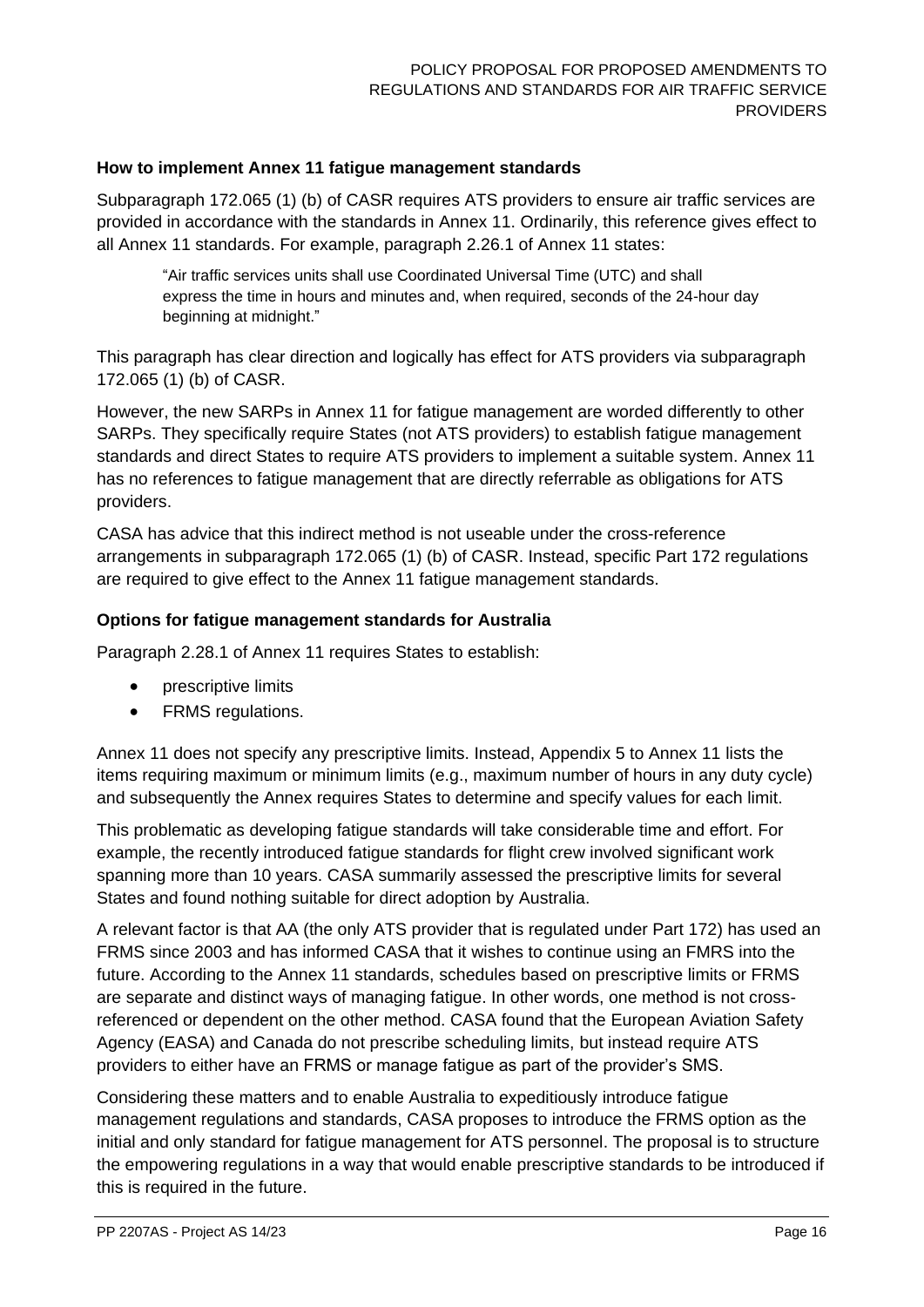## **5.1.4 Key policy objectives for managing fatigue**

According to the matters discussed above, CASA's key policy objectives for managing fatigue in the provision of air traffic services are as follows:

a. ATS providers would be required to have a system for managing fatigue, applicable to persons who provide ATS functions.

**Note:** ATS functions are described in subregulations 65.075 (2) and 65.130 (2) of CASR — for example: functions carried out under an aerodrome control rating or a traffic information service rating.

- b. CASA would be empowered to issue a MOS containing standards for the system for managing fatigue.
- c. An ATS provider's system for managing fatigue would have to be:
	- i. in accordance relevant standards specified with the Part 172 MOS
	- ii. integrated with the provider's SMS.
- d. ATS providers would be able to assign people to perform ATS functions only if the assignment is in accordance with the provider's system for managing fatigue.
- e. An ATS provider would have to seek approval from CASA for the initial implementation of its fatigue management system then for any significant changes to the system.
- f. An FRMS incorporating the matters described in Appendix 6 to Annex 11 would be the initial and only standard for an ATS provider's system for managing fatigue.
- g. CASA's processes for approving and regulating an ATS provider's FRMS would be based procedures specified in Appendix 7 to Civil Aviation Order 48.1.
- h. Prescriptive standards would be provided only if the FRMS-only policy is found insufficient for managing fatigue among ATS personnel.

### **5.1.5 FRMS consultation documents**

Included with this policy proposal are:

- A document tabulating a lay draft of proposed FRMS standards cross-referenced with relevant ICAO and existing Civil Aviation Order (CAO) 48.1 FRMS standards (Annex A).
- Extracts of Section 2.28 (Fatigue Management) and Appendices 5 and 6 to ICAO Annex 11 (Annex B).

## <span id="page-16-0"></span>**5.2 Accountable manager and key personnel**

#### **5.2.1 Reference(s):**

− Regulation 172.105 – Organisation

#### **5.2.2 Background**

Regulation 172.105 of CASR requires ATS providers to "maintain an appropriate organisation with a sound and effective management structure". In early 2000 during the consultation for the (then) proposed Part, CASA received several responses indicating that this requirement was insufficiently prescriptive and in need of further definition. Part 172 of CASR was initially structured to accommodate both large and small ATS providers. CASA's rationale was that having more specific requirements would place an 'unduly onerous burden on providers who do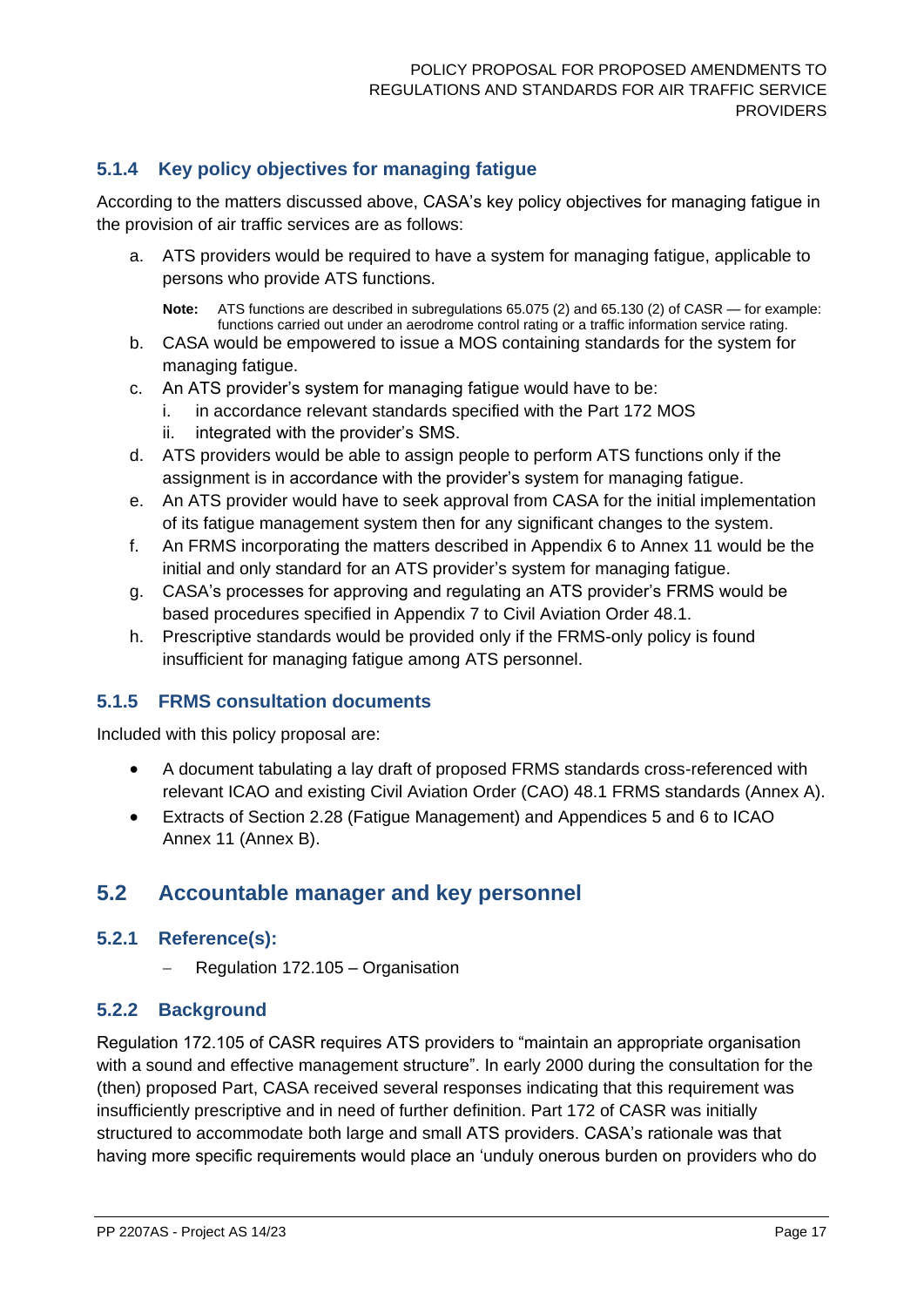not have a large complex organisation' and that 'A provider could only be reasonably expected to maintain a proper organisation appropriate to the nature of its air traffic services.'

Despite later policy determinations making only AA (a large complex organisation) eligible for approval as an ATS provider, no changes were made to establish management structure requirements relevant for a complex aviation organisation.

#### **5.2.3 Issue**

Part 172 of CASR is inconsistent with the organisational requirements for all contemporary aviation service providers in that it does not provide for ATS providers having appointed personnel who are accountable for the activities of the ATS provider.

Air traffic services have a critical role in the aviation system in Australia. Accordingly, CASA believes that an ATS provider's organisational requirements should at least be consistent with the organisational requirements for other complex organisations in the aviation system.

#### **5.2.4 Key policy objectives**

To address the issue discussed above, CASA's key policy objectives are as follows:

- a. An ATS provider would be required to appoint an 'accountable manager'.
- b. An accountable manager would be responsible for:
	- i. ensuring that the provider's air traffic services are provided in accordance with the provider's exposition and Part 172 of CASR
	- ii. ensuring that the provider can finance, and has adequate personnel, facilities and resources to provide its air traffic service
	- iii. the provider's safety management system and its implementation
	- iv. having an organisational structure that ensures the safety management function is independent from other functions within the provider's organisation.
- c. The accountable manager would be required to conduct an annual review of the provider against the requirements for the provider's exposition and Part 172 of CASR and report any deficiencies and corrective action to CASA.
- d. An ATS provider would be required to appoint key personnel with responsibility for air traffic service operations, safety, training and checking:
	- i. The policy objective is not to specify roles and responsibilities of these key personnel nor dictate who should be appointed.
	- ii. Instead, ATS providers would determine these roles and responsibilities and include them as well as the names of the appointees in the provider's exposition.

## <span id="page-17-0"></span>**5.3 Arrangements for making changes**

#### **5.3.1 Reference(s):**

− Regulation 172.060 Operations Manual

#### **5.3.2 Background**

Subregulation 172.060 (3) of CASR requires an ATS provider to, whenever necessary, amend its operations manual to ensure it is up-to-date. Paragraph 172.060 (5) (b) of CASR requires the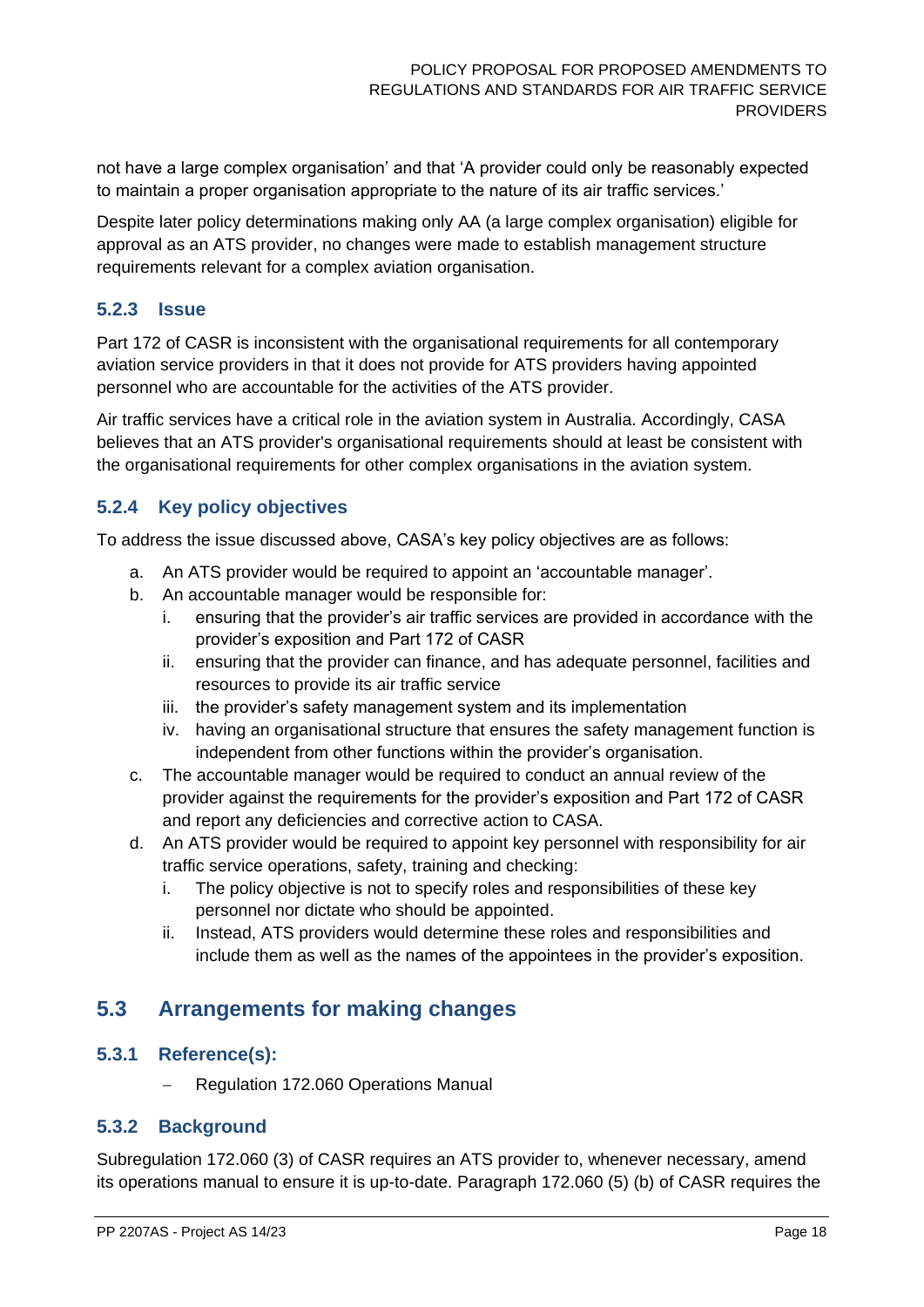ATS provider to give copies of the amendments to CASA. Regulation 172.300 and subregulation 172.060 (4) of CASR empower CASA to direct an ATS provider to amend its operations manual in a way specified in the direction.

#### **5.3.3 Issue**

CASA considers that the existing change management arrangements are unsuitable and inconsistent with contemporary CASR Parts. For example, it is curious that regulations only enable CASA to take action in relation to an unacceptable change *after* the change has been implemented.

For some changes, the arrangement has no adverse effect. However, for significant changes, such as changes to the operational services, this is not appropriate. Instead, CASA believes there should, consistent with other CASR Parts, have the ability for CASA to assess and if appropriate, approve certain critical changes before they are implemented.

#### **5.3.4 Key policy objectives**

To address the issue discussed above, CASA's key policy objectives are as follows:

- a. Part 172 of CASR would have requirements relating to two levels of changes significant changes and other changes.
- b. Significant change would comprise:
	- i. a change in relation to any matter included on the provider's certificate
	- ii. a change to the provider's safety management system
	- iii. a change that requires prior notification to CASA because of a requirement to do so in the provider's safety management system

or

- iv. any other change that that CASA specifies as requiring prior approval.
	- A. An example of this is a proposal requiring CASA approval for a significant change to an ATS provider's fatigue risk management system.
- c. An ATS provider would need to apply to CASA in writing for approval of a significant change:
	- i. If the ATS provider wishes to make a change that requires CASA approval, sufficient notice must be given to CASA to allow the assessment of the change.
	- ii. For significant changes involving introduction of a new and novel service, CASA expects that the ATS provider will engage CASA in the concept stage of the change so that CASA may provide sufficient guidance in development of the key safety and other artefacts of the change throughout the lifecycle of the change
- d. For changes other than significant changes, the ATS provider would need to update their exposition to reflect the change and give CASA written notice of the change and the relevant parts of the amended exposition.

## <span id="page-18-0"></span>**5.4 'Operations Manual' becomes 'Exposition'**

#### **5.4.1 Reference(s):**

− Regulation 172.010 – Definitions for this Part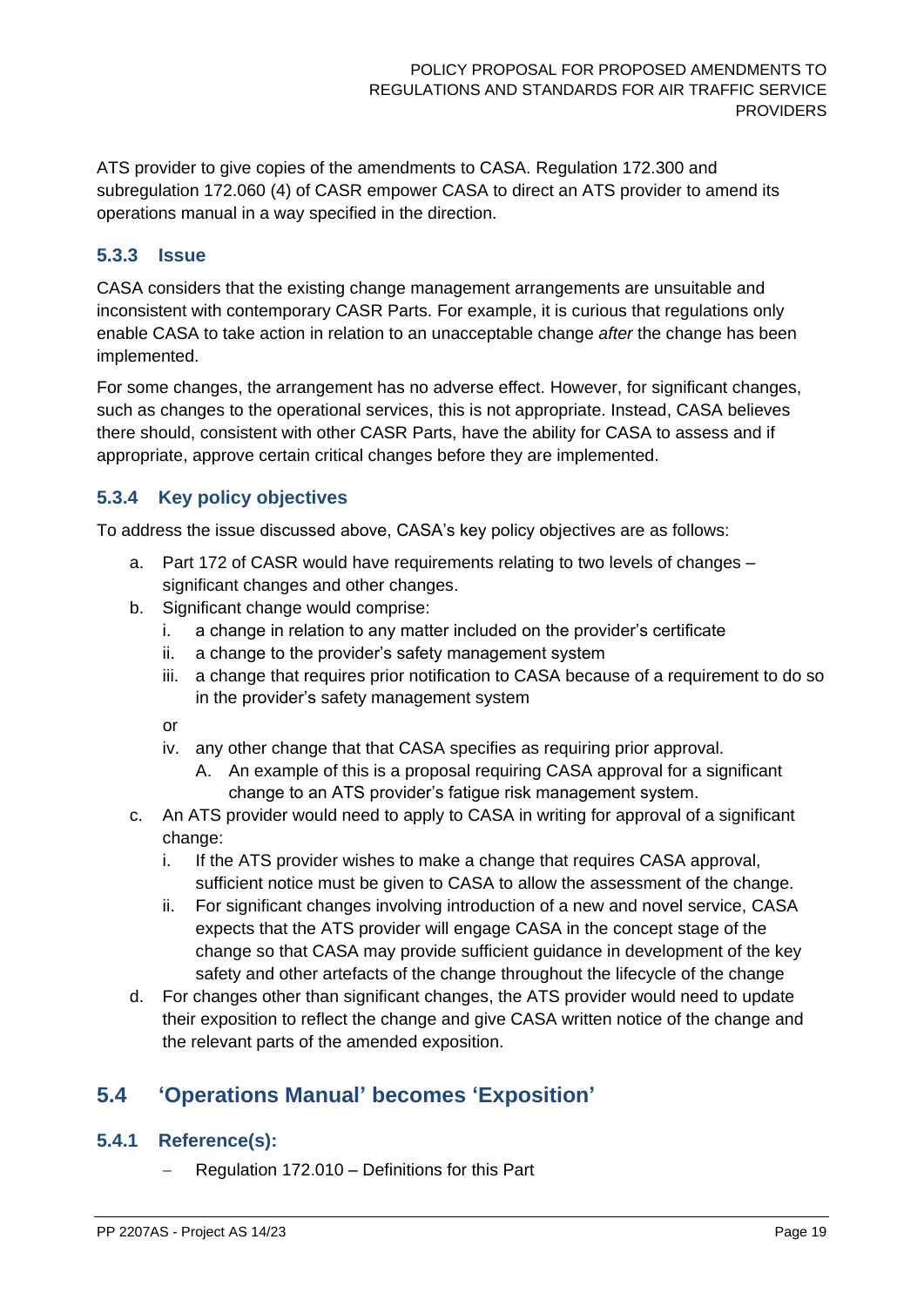- − Regulation 172.060 Operations manual
- − Regulation 172.080 Compliance with provider's operations manual
- − Regulation 172.090 Priority of inconsistent procedures
- − Regulation 172.300 CASA may direct amendments to provider's operations manual.

#### **5.4.2 Background**

The cited references cover requirements for an ATS provider having, maintaining or amending, or complying with its operations manual. The references also deal with CASA's powers to direct changes to a provider's operations manual.

#### **5.4.3 Issue**

The term *operations manual* has been replaced in most contemporary CASR Parts with the term *exposition*. For consistency, it is CASA's preference for Part 172 of CASR to use the term *exposition*.

#### **5.4.4 Key policy objective**

To address the issue discussed above, CASA's key policy objective is to replace the structure and references to '*operations manual'* with an equivalent structure called '*exposition'*.

**Note:** The policy proposal on page [28](#page-27-0) covers proposed changes to the contents of an ATS provider's exposition

## <span id="page-19-0"></span>**5.5 Hierarchy of standards for air traffic services**

#### **5.5.1 Reference(s):**

- − Regulation 172.065 Standard for air traffic service
- − Regulation 172.070 Aeronautical telecommunications procedures
- − Regulation 172.070 ICAO Doc. 4444 and ICAO Doc. 7030
- − Regulation 172.085 Priority of standards
- − Regulation 172.090 Priority of inconsistent standards

#### **5.5.2 Background**

Section [2.2.3](#page-8-1) of this policy proposal describes the hierarchy of standards, procedures and rules that an ATS provider is required to comply with in relation to the provider's air traffic services. The references mentioned above are the primary means by which CASA sets and regulates the technical standards (separation minima etc) that an ATS provider uses in the provision of its air traffic services.

#### **5.5.3 Issue**

The Part 172 MOS has been CASA's primary means to set standards that are different to or not dealt with by an ICAO SARP or provision. While regulation 172.065 of CASR establishes a clear hierarchy between the Part 172 MOS and Annex 11, there is no clear hierarchy between the Part 172 MOS and ICAO Doc. 4444. As a result, MOS standards intended to vary local practices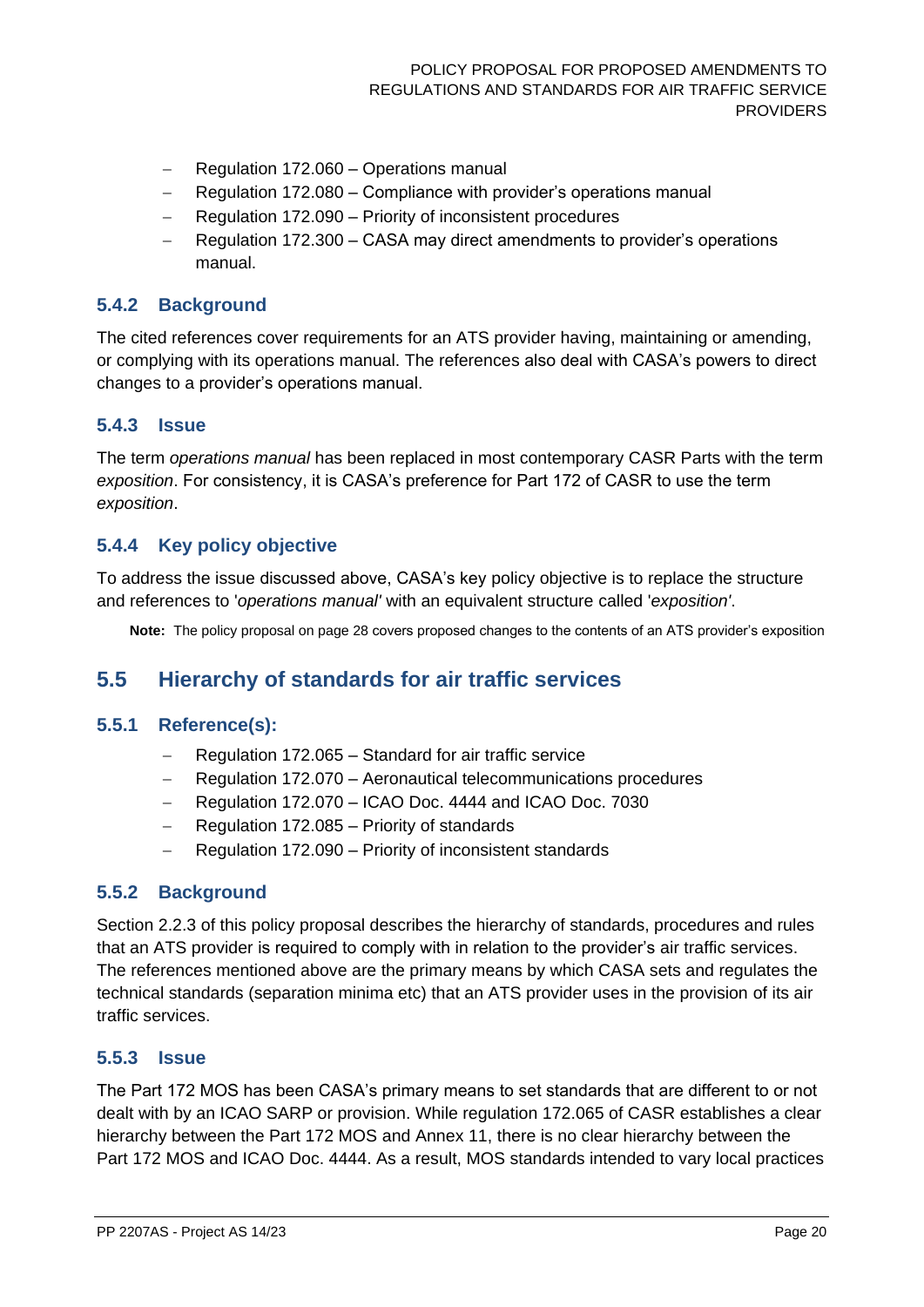from an ICAO Doc. 4444 provision have required a complex explanation to show the hierarchical relationship between MOS and ICAO Doc. 4444.

Amending Part 172 of CASR to provide an explicit hierarchy between MOS and ICAO Doc. 4444 (and other ICAO references) would improve the management and use of the Part 172 MOS as a vehicle for specifying variations from provisions within ICAO Doc. 4444.

Another issue is that paragraph 172.090 (4) of CASR incorrectly sets the Aeronautical Information Publication (AIP) as having the highest priority for procedures to be used by ATS providers. However, this is not appropriate as the AIP's purpose is to provide information to pilots and is not intended to set the standards for provision of ATS.

#### **5.5.4 Key policy objective**

To address the issue discussed above, CASA's key policy objectives are as follows:

- a. Establish a single consolidated list of applicable standards, procedures and rules for the provision of aircraft traffic services according to the following hierarchy (order of priority from top to bottom):
	- i. The Part 172 MOS
	- ii. Annex 11 to the Chicago Convention.
	- iii. The procedures for aeronautical telecommunications set out in Volume II of Annex 10 to the Chicago Convention.
	- iv. ICAO Doc. 4444.
	- v. ICAO Doc. 7030.
- b. Retain existing regulatory provisions making ICAO references subject to any notified or published Australian differences.
- c. Retain the existing regulatory provisions allowing an ATS provider to deviate from standards if necessary for aviation safety.
- d. Retain the existing regulatory provisions requiring an ATS provider to tell CASA about deviations.
- e. Remove any reference to AIP as a standard for air traffic services.

## <span id="page-20-0"></span>**5.6 Determining numbers of suitably trained and qualified personnel**

#### **5.6.1 Reference(s):**

− Regulation 172.110 – Personnel

#### **5.6.2 Background**

The cited reference requires an 'ATS provider must have, at all times, **enough** suitably qualified and trained personnel to enable it to provide, in accordance with the standards set out in the Part 172 MOS and the standards set out or referred to in Annex 11, the air traffic services covered by its approval'. It is the primary regulation aimed at ensuring an ATS provider has enough personnel (ATS operational staff and supervisors) to ensure continuity of services taking account of training, leave, duty/off-duty times, absence and contingencies.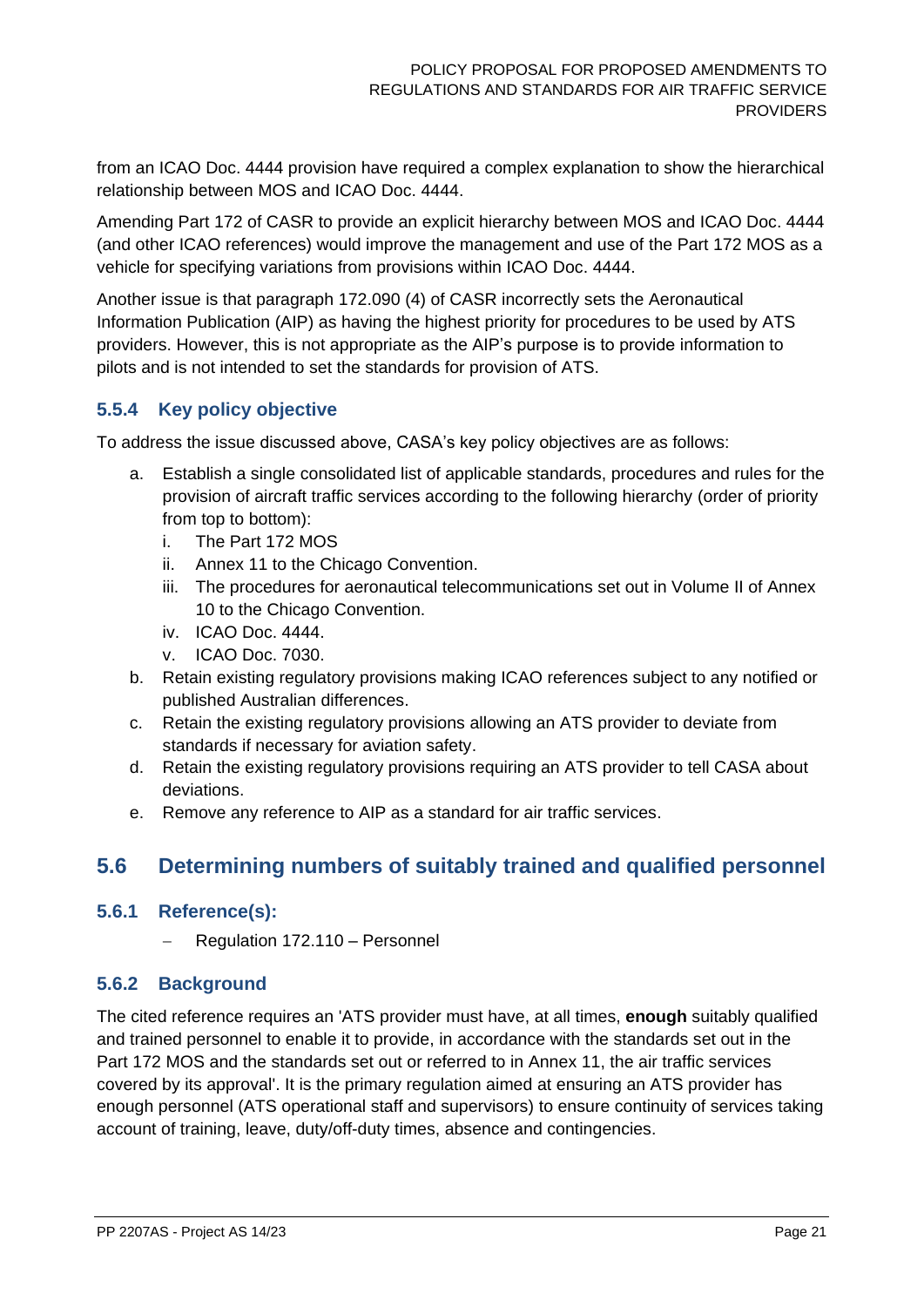#### **5.6.3 Issue**

CASA has found the key word 'enough' in regulation 172.115 of CASR, while giving flexibility, lacks any measure of what constitutes enough personnel and the matters that must be accounted for when assessing whether there are or were enough controllers in a particular situation.

#### **5.6.4 Key policy objective**

To address the issue discussed above, CASA's key policy objective is to empower CASA to specify in the Part 172 MOS the matters that an ATS provider must account for when determining that the requirements of subregulation 172.110 of CASR have been met.

## <span id="page-21-0"></span>**5.7 Part 172 Structural arrangements**

#### **5.7.1 Reference(s):**

− Part 172 of CASR

#### **5.7.2 Background**

Part 172 of CASR has a structural layout that reflect its status as one of the first Parts issued under the new Civil Aviation Safety Regulations 1998. The structure has elements of the administrative process (eligibility etc) covered first, followed by service requirements followed by more administrative requirements (applications, approvals). Since that time, the structure of newer Parts has changed, with all administrative aspects (eligibility, applications, approval etc) covered first followed by the service requirements.

#### **5.7.3 Issue**

CASA considers Part 172 of CASR as somewhat disjointed in structure where administrative functions are spilt between the first and last thirds of the Part. CASA's preference is that the Part is structured in a manner consistent with other more contemporary CASR Parts (e.g., Subpart 21.J, Part 121, Part 175 of CASR etc).

**Note:** Subsection [5.9.4](#page-25-0) [c](#page-28-0) deals with the specific matters on personnel numbers that CASA proposes to include in the Part 172 MOS.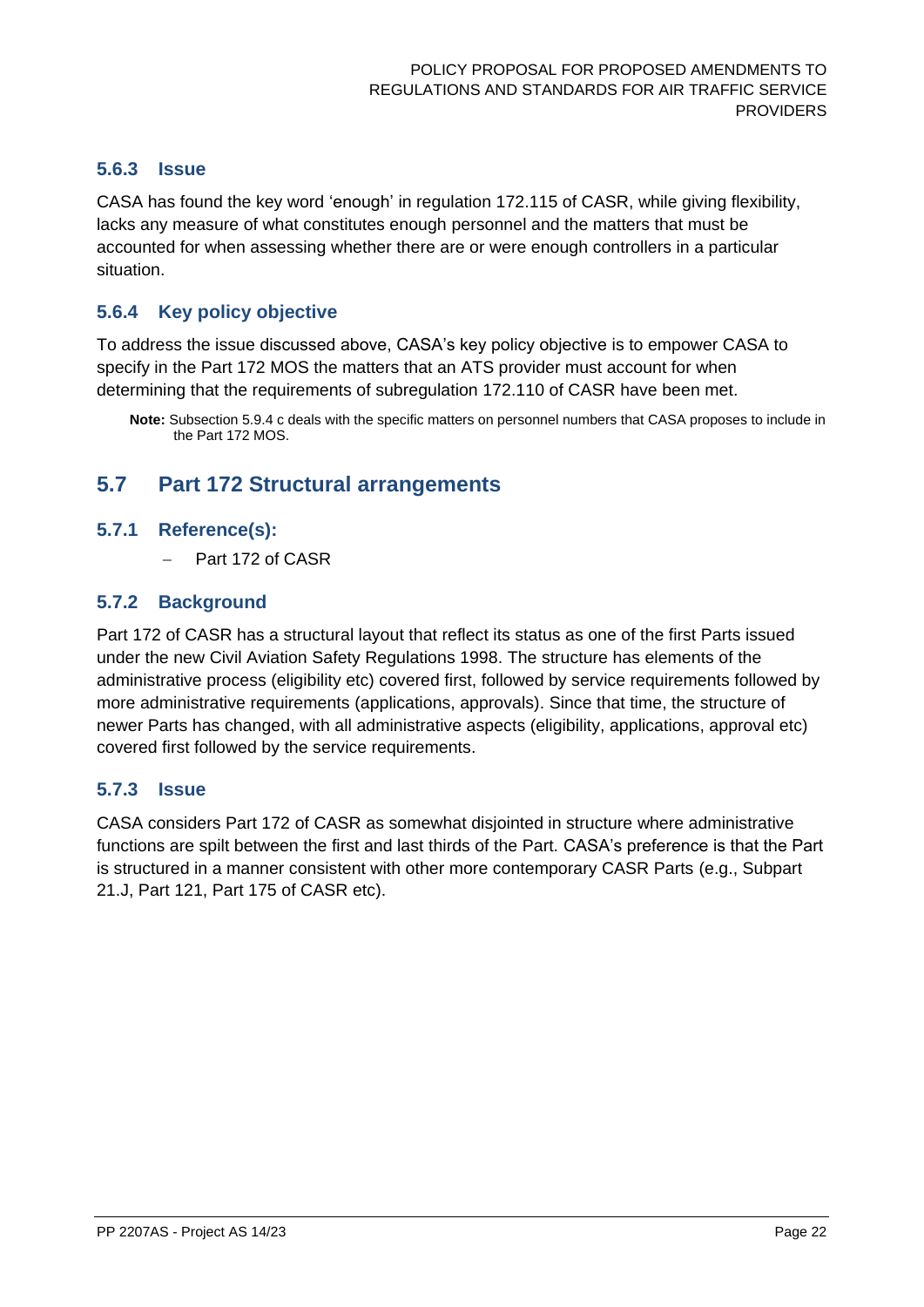### **5.7.4 Key policy objective**

CASA's policy objective is to revamp Part 172 of CASR with a structure and content addressing the six key areas as follows:

| <b>CASR Subpart</b> | <b>Short Title</b>                                    | <b>Scope of Subpart</b>                                                                                                                                                                                                                                    |
|---------------------|-------------------------------------------------------|------------------------------------------------------------------------------------------------------------------------------------------------------------------------------------------------------------------------------------------------------------|
| 172.A               | General                                               | What Part 172 is about, Application,<br>Definitions, Issue of MOS                                                                                                                                                                                          |
| 172.B               | Approval of ATS Providers                             | Definitions, requirement for certificate, who<br>may apply, requirements for application,<br>demonstration, issue of certificate, approval<br>of exposition, conditions, cancellation                                                                      |
| 172.C               | Changes                                               | Definition of Significant Change, changes to<br>services, other changes, CASA directions<br>relating to exposition, notifying CASA of<br>changes in circumstances                                                                                          |
| 172.D               | Requirements for provision of air<br>traffic services | Services must comply with laws, compliance<br>with exposition, compliance with standards.                                                                                                                                                                  |
| 172.E               | Organisation requirements                             | Exposition, organisational structure, key<br>personnel, safety management system,<br>quality management system, security<br>requirements, contingency plan, records<br>management                                                                          |
| 172.F               | Suspension and cancellation of<br>approvals           | Suspension of approval by show cause<br>notice, grounds for cancellation, notice to<br>show clause, cancellation of approval after<br>show cause, cancellation if co-operation of<br>arrangement ceases, CASA's power to direct<br>variation of exposition |

#### **Table 1: Proposed layout for the future Part 172 of CASR**

## <span id="page-22-0"></span>**5.8 Miscellaneous changes for Part 172 of CASR**

#### **5.8.1 Reference(s):**

- − Subregulation 172.095 (4) Facilities and equipment
- − Regulation 172.125 Agreements with service providers
- − Regulation 172.130 Agreements with aerodrome operators
- − Regulation 172.150 Contingency plan
- − Regulation 172.155 Security program
- − Regulation 172.160 Reference materials
- − Regulation 172.170 Safety management system
- − Regulation 172.175 Logbooks
- − Regulation 172.190 Discontinuing air traffic service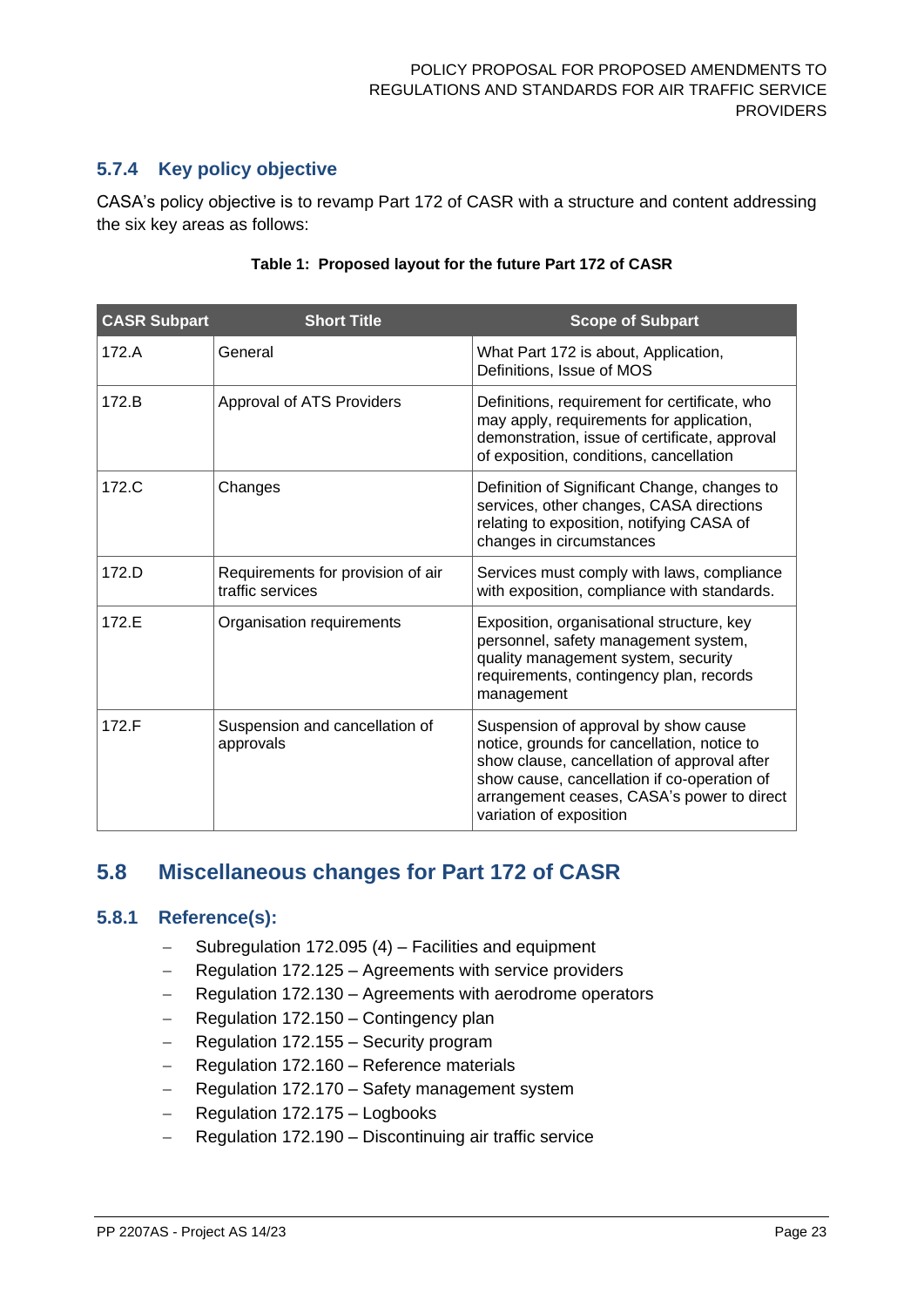## **5.8.2 Background**

The cited references cover requirements pertaining to:

- control tower buildings
- agreements with service providers such as aeronautical telecommunication providers
- details of the reference materials that a provider must maintain
- the standards for a provider's safety management system
- lead time or notice requirements for telling CASA about discontinuing an air traffic service.
- requirements for action to be taken in accordance with standards in the MOS.

#### **5.8.3 Issue**

Having undertaken a holistic review of the regulations within Part 172 of CASR, CASA has formed the view that the several regulations should be omitted or amended as described below:

- a. Existing subregulation 172.095 (4) of CASR (which sets standards for a control tower building) is unnecessary because (1) already provides a head of power for standards for 'facilities', which arguably includes any facility (like a control tower) from which aerodrome control service is provided. CASA believes subregulation 172.095 (4) has restrictive implications against the possible use of remote or visual surveillance system technology for the provision of aerodrome air traffic services.
- b. Division 172.C.5 of CASR covers agreements or arrangements an ATS provider must have with providers of telecommunications services and with aerodrome operators. This scope is insufficient because there are a number of other services for which an ATS provider would logically require agreements, including aeronautical information service (AIS) providers, rescue and firefighting services and meteorological service providers.
- c. Regulation 172.130 of CASR (Agreements with aerodrome operators) is inadequate because it only covers arrangements for controlling aircraft, vehicles and people on the manoeuvring area of the aerodrome. It does not cover important matters like agreements with the aerodrome operator in relation to services and information (such as runway visual range information) provided by the aerodrome operator to the ATS provider.
- d. Regulation 172.145 of CASR (Safety management system) utilises only the Part 172 MOS as the source for standards applicable to an SMS. This is insufficient for future developments where CASA intends to regulate SMS in Part 5 of CASR.
- e. Regulation 172.160 of CASR (Reference materials) is inconsistent with other regulations in Part 172 of CASR in that it includes a level of detail that other regulations would expect to be covered in a MOS.
- f. Regulation 172.190 of CASR requires an ATS provider to give CASA 7 days' notice of its intention to permanently discontinue an air traffic service. CASA assesses that 7 days' notice is insufficient for CASA to assess the safety impact of a permanent change and to take any necessary mitigating steps.
- g. Regulations 172.125, 172.130, 172.150 and 172.155 of CASR respectively require agreements with service providers/aerodrome operations, a provider's contingency program and a provider's security program to done or to be in accordance with the Part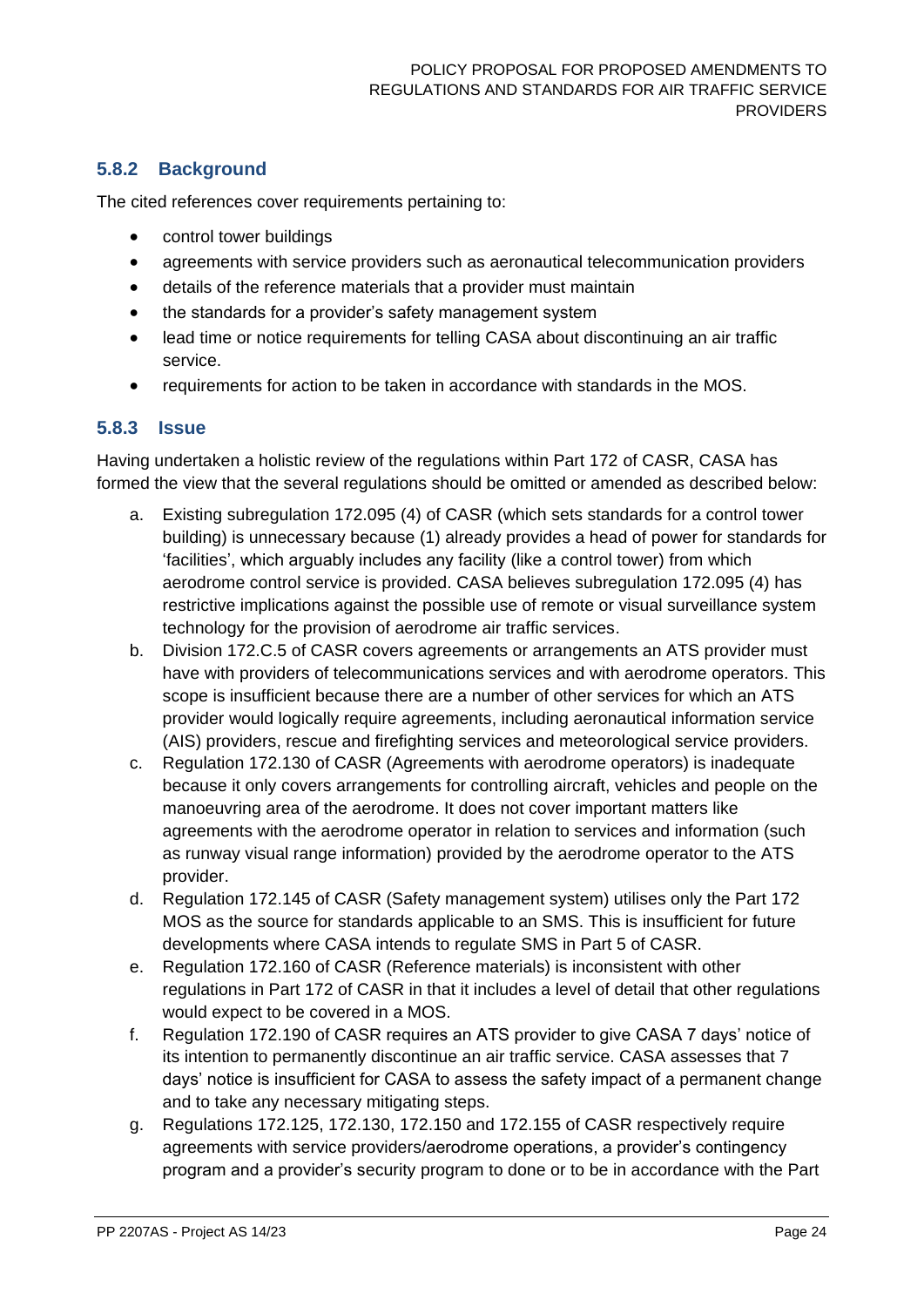172 MOS. CASA has assessed that it is not always necessary to have specific standards in the MOS for each of those CASR requirements. For the cited regulations it is often simply necessary for the action to have taken place or be in effect rather than to have occur or be in effect *in accordance with a particular standard*.

h. Regulation 172.175 of CASR requires ATS provider to have a logbook in each control tower. This requirement reflects a traditional practice whereby each control tower had a hard cover logbook for recording notable events. Modern control tower facilities may not have such a document but record matters automatically or via digital means. Both CASA and the ATS provider agreed there is no safety matter that requires a logbook. Recording of significant matters is adequately addressed by subregulation 172.165 (1) of CASR, which requires an ATS provider to keep documents and records of the kinds specified in the Part 172 MOS.

#### **5.8.4 Key policy objective**

To address the issues discussed above, CASA's key policy objective are as follows:

- a. Repeal subregulation 172.095 (4) of CASR and instead rely on subregulation 172.095 (1) of CASR for standards applicable to aerodrome control facilities.
- b. In addition to the existing agreement requirements in Division 172.C.5 of CASR, ATS providers would be required to have agreements with providers of AIS, rescue and firefighting services, and meteorological services.
- c. In addition to the existing agreement requirements in regulation 172.130 of CASR, ATS providers would be required to have agreements with aerodrome operators in relation to services and information provided by the aerodrome operator to the ATS provider.
- d. Amend regulation 172.145 of CASR (SMS) to enable Part 5 of CASR (when it is made) as an alternative option (to any standards specified in the Part 172 MOS for the standards for an SMS.
- e. Omit the specific details about required reference materials (such as particular named documents) from regulation 172.160 of CASR and instead empower CASA to specify these materials within the Part 172 MOS.
- f. Amend regulation 172.190 of CASR to the effect that an ATS provider would have to give CASA 3 months' notice of its intention to permanently discontinue an air traffic service. CASA proposes to retain the provision for shorter notice in extenuating circumstances.
- g. Amend regulations 172.125, 172.130, 172.150, and 172.155 of CASR to the effect CASA may specify relevant standards in the Part 172 MOS (rather than must specify a standard).
	- i. An ATS provider would be required to comply with the regulation and any associated MOS standard (if a MOS standard is specified).
- h. Repeal Regulation 172.175 Logbooks.

## <span id="page-24-0"></span>**5.9 Part 172 MOS – General changes**

#### **5.9.1 Reference(s):**

− Regulation 172.022 Issue of Manual of Standards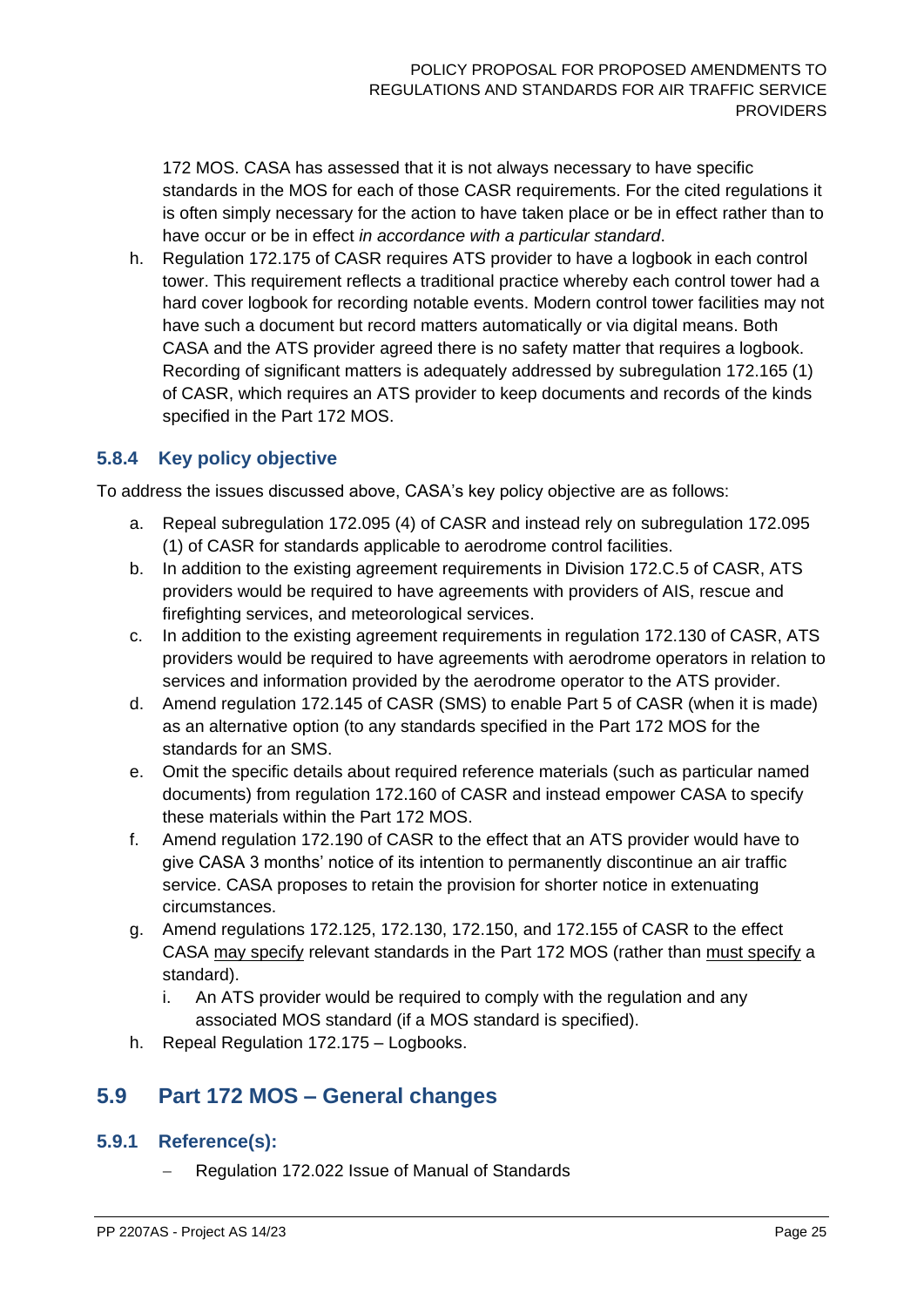- − Regulation 172.060 Operations manual
- Regulation 172.065 Standards for air traffic service
- − Regulation 172.085 Priority of standards
- − Regulation 172.095 Facilities and equipment
- − Regulation 172.105 Organisation
- − Regulation 172.110 Personnel
- − Regulation 172.125 Agreements with service providers
- − Regulation 172.130 Agreements with aerodrome operators
- − Regulation 172.140 Training and checking program
- − Regulation 172.145 Safety management system
- − Regulation 172.150 Contingency plan
- − Regulation 172.155 Security program
- − Regulation 172.165 Documents and records
- − Regulation 172.175 Logbooks

#### **5.9.2 Background**

This part of the policy proposal deals with the proposed changes aimed at improving the regulatory standards for the provision of air traffic services.

The Part 172 MOS is the primary means by which CASA sets the standards for ATS providers. The list of references shows that the MOS influences many aspects in the regulation of air traffic services. Of particular relevance is sub-regulation 172.065 (1) of CASR, which is the empowering mechanism for CASA to set standards for the provision of air traffic services that override or add to the standards, recommended practices and provisions specified in ICAO documents.

#### **5.9.3 Issue**

In reviewing the Part 172 MOS, the TWG found many instances where the MOS replicates existing standards and provisions from relevant ICAO documents. In places a unique Australian wording for a particular standard effectively inhibits ATS providers from providing services that are consistent with international practice or services that are optimised for the situation.

#### <span id="page-25-0"></span>**5.9.4 Key policy objectives**

CASA's policy objective is to completely reform the Part 172 MOS to ensure it is fit for purpose.

The following subsections summarise the significant (but not all) changes that are proposed. More information about the proposed changes can be found in the included spreadsheet (Annex C) and supplementary documents Annexes D and E). Industry comment is welcomed for all changes.

Project AS 14/23 has not yet been allocated legal drafting resources, and therefore it is not possible to provide formally drafted proposals for the revised MOS. While a lay draft is not CASA's preferred way to present regulatory standards, the method is a reasonable alternative for the situation. This is because the contents have been discussed at length within the TWG and directly affected reviewers already have an insight on the proposed intent.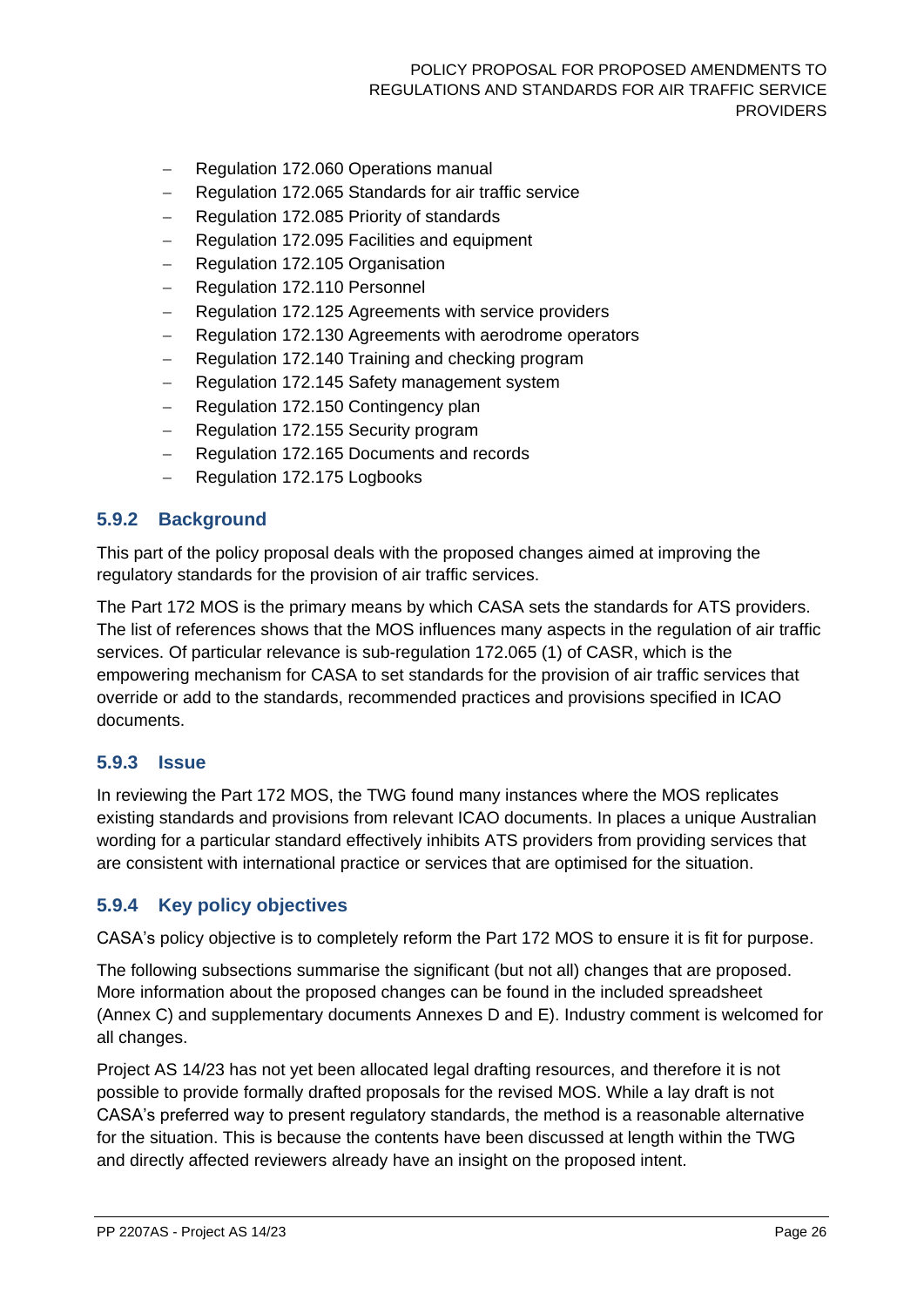It is important to note that the lay drafts within the Annexes may not reflect the final form and content of the new MOS. CASA intends to provide a formal draft for industry consultation before making final changes.

#### **Approval mechanism for non-application of standards**

#### **Background**

Air traffic services, including the provision of air traffic control separation services, are strictly governed by standards specified in the Part 172 MOS or ICAO SARPs and Provisions.

#### **Issue**

While the range of standards covers most situations, there are occasions where they are not sufficient. Under the current arrangements in Part 172 of CASR, insufficiencies are overcome by CASA either introducing the necessary standards into regulations or granting an exemption from the standards. The first option is appropriate, but generally not expeditious. The second method is used from time to time. However, exemption is not CASA's preferred method for enabling a variation from existing standards

#### **Policy objective**

CASA's policy objective is to introduce an arrangement allowing CASA to approve variations from MOS or ICAO standards without the use of exemptions. To this end, CASA proposes a mechanism similar to the existing mechanism in Section 2.06 of the *Part 139 (Aerodromes) Manual of Standards 2019*.

Specifically, CASA would be able to approve that an ATS provider is not required to meet a standard specified in the Part 172 MOS. An approval could be time-limited or open-ended and may be subject to conditions.

Consistent with Part 139 of CASR arrangements, the ATS provider would be required to apply in writing and provide a safety assessment that satisfies CASA that the approval will not have any adverse effect on aviation safety.

#### **Omit replicated standards from the Part 172 MOS**

#### **Background**

The TWG reviewed the entire Part 172 MOS to identify:

- MOS provisions that replicate an existing ICAO standard, recommended practice or PANS provision.
- MOS provisions that are a technique for applying a standard rather than are than a specific operational standard.

Paragraph 10.6.7.9 is an example of a MOS provision that is arguably technique:

"When the ATS surveillance system derived distance between the aircraft is less than the sum of the distance required by the procedural separation minimum and the applicable ATS surveillance system separation minimum, a distance check must be made before the first aircraft leaves ATS surveillance system coverage."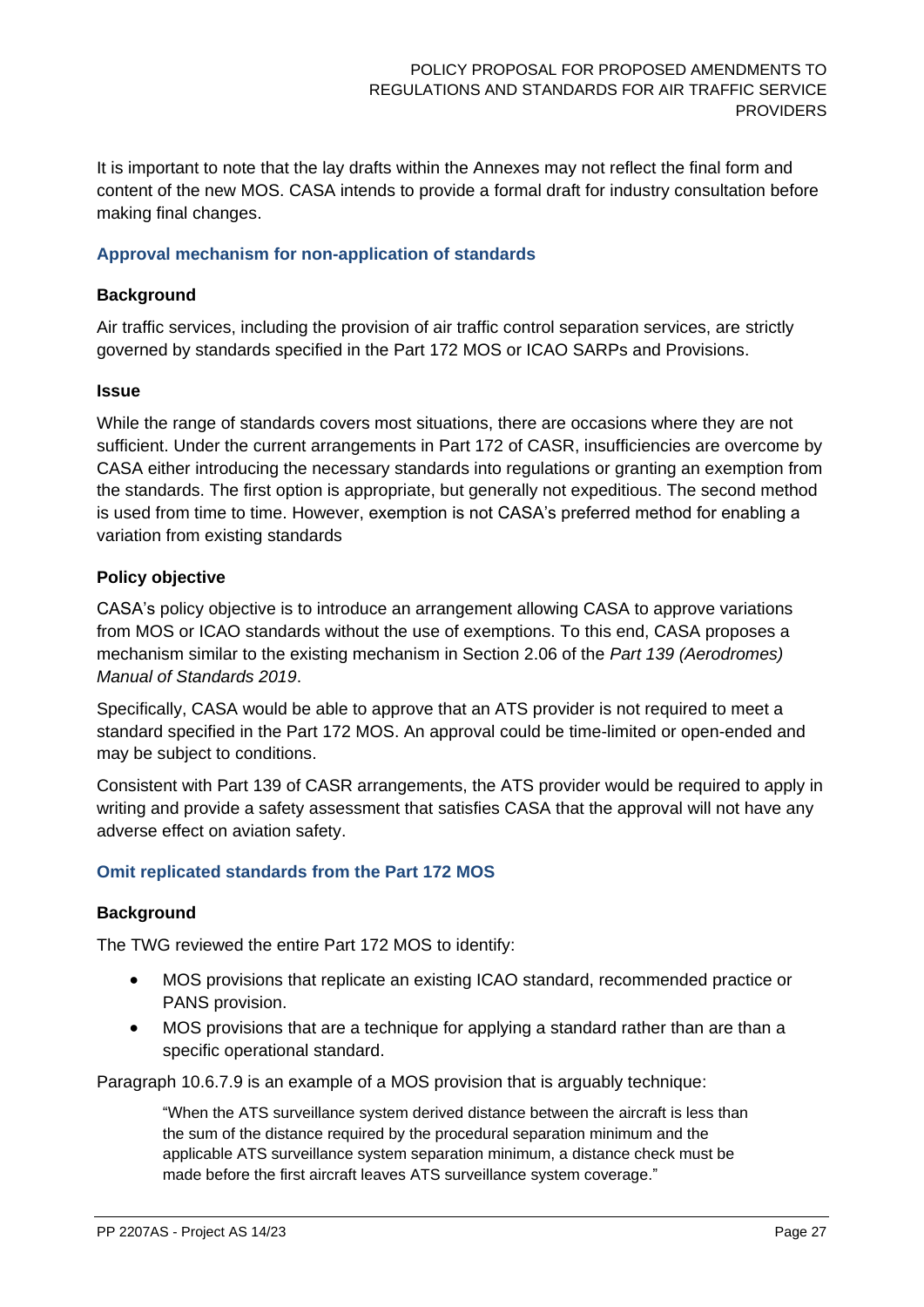This is a technique for the controller to confirm that a relevant procedure separation standard will exist once surveillance identification is lost. However, it is only valid in certain circumstances. The performance measure is that separation exists rather than how or when the separation is measured.

In this regard, the TWG was generally of the view that if a suitable ICAO standard or provision exists, then the equivalent provision within the Part 172 MOS should be omitted.

#### **Issue**

The TWG found that over half the Part 172 MOS had either standards that replicated an ICAO equivalent or were arguably technique rather than standard.

#### **Policy objective**

CASA's policy objective is to omit all standards that:

- replicate standards already mentioned in ICAO documents referenced in Part 172 of CASR
	- or
- are obsolete (no longer relevant)
	- or
- are arguably a technique, that is a way to apply a standard but not an actual standard.

The spreadsheet analysis of the Part 172 MOS (Annex C) included with this policy proposal allows readers to review the full range of proposed omissions.

#### <span id="page-27-0"></span>**Contents of exposition**

#### **References**

• Chapter 2 of the Part 172 MOS

#### **Background**

As discussed in Section [5.4,](#page-18-0) CASA's policy objective is to replace references and requirements for 'operations manuals' with references and requirements for 'exposition'. Associated with this change, CASA has reviewed the existing Part 172 MOS standards for the contents of an operations manual/exposition.

#### **Issue**

The following issues are relevant to the contents of an Operations Manual or Exposition as a product of the PIR:

- The existing operations manual/exposition content requirements need to accommodate the proposed organisational changes relating to accountable management and key personnel.
- Associated with the proposed change at subsection [5.6](#page-20-0) [\(Determining numbers of](#page-20-0)  [suitably trained and qualified personnel\)](#page-20-0), CASA considers that the exposition should, for each location or operating position, include details about the numbers of staff needed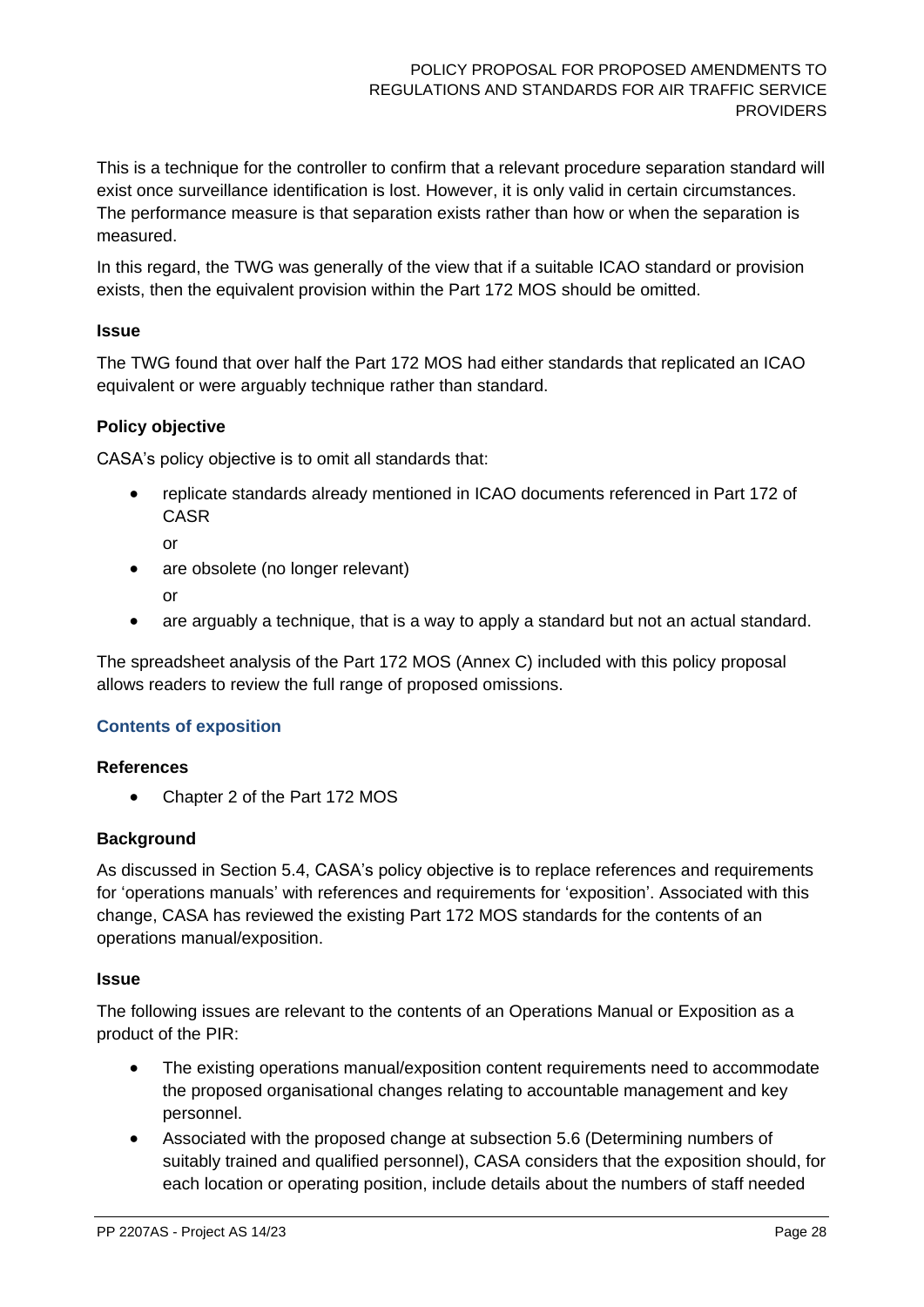and any unique recent experience requirements, endorsements, qualifications and currency requirements for the location position.

- Logically, if CASA proposes that ATS providers must have a fatigue management system, details of this system would have to be included in the provider's exposition.
- Consistent with practice for other regulated parts of the aviation system, an ATS provider's exposition would include the procedures that ensure that all equipment, including software, is operated in accordance with the manufacturer's operating instructions and manuals.

#### **Policy objective**

CASA's policy objective is that a provider's exposition would include:

- a. the contents currently specified for an Operations Manual in Chapter 2 of the Part 172 M<sub>O</sub>S
- b. details about the accountable manager, key personnel and their assigned functions and responsibilities
- <span id="page-28-0"></span>c. for each location or operating position:
	- i. the staff numbers necessary to provide the air traffic services for that location or operating position
	- ii. any unique recent experience requirements for the position (beyond the basic requirements for Part 65)
	- iii. the endorsements and qualifications required for the position (if any)
	- iv. any unique currency requirements (beyond the basic requirements for Part 65).
- d. a copy of the provider's system for managing fatigue
- e. a description of the procedures that ensure that all equipment, including software, is operated in accordance with the manufacturer's operating instructions and manuals.

#### **ATS facilities and equipment**

#### **References**

• Chapter 3 of the Part 172 MOS

#### **Background**

Chapter 3 of the Part 172 MOS sets the standards for air traffic service facilities including control towers. The standards include sighting requirements intended to ensure that ATC as an adequate view of the aerodrome manoeuvring area.

#### **Issue**

The relevance of traditional bricks-and-mortar control towers was discussed at length by the TWG. The TWG formed a conclusion that references to 'control tower' tend to reinforce the notion that a traditional control tower building is needed to meet MOS technical standards. It was recommended that a more generic term be used instead of 'control tower'.

The Part 172 MOS has requirements for new aerodrome control facilities to have adequate visibility of the runway and manoeuvring area and to be designed to give ATS the ability to detect that an aircraft has commenced its take off run within 4-5 seconds. There was concern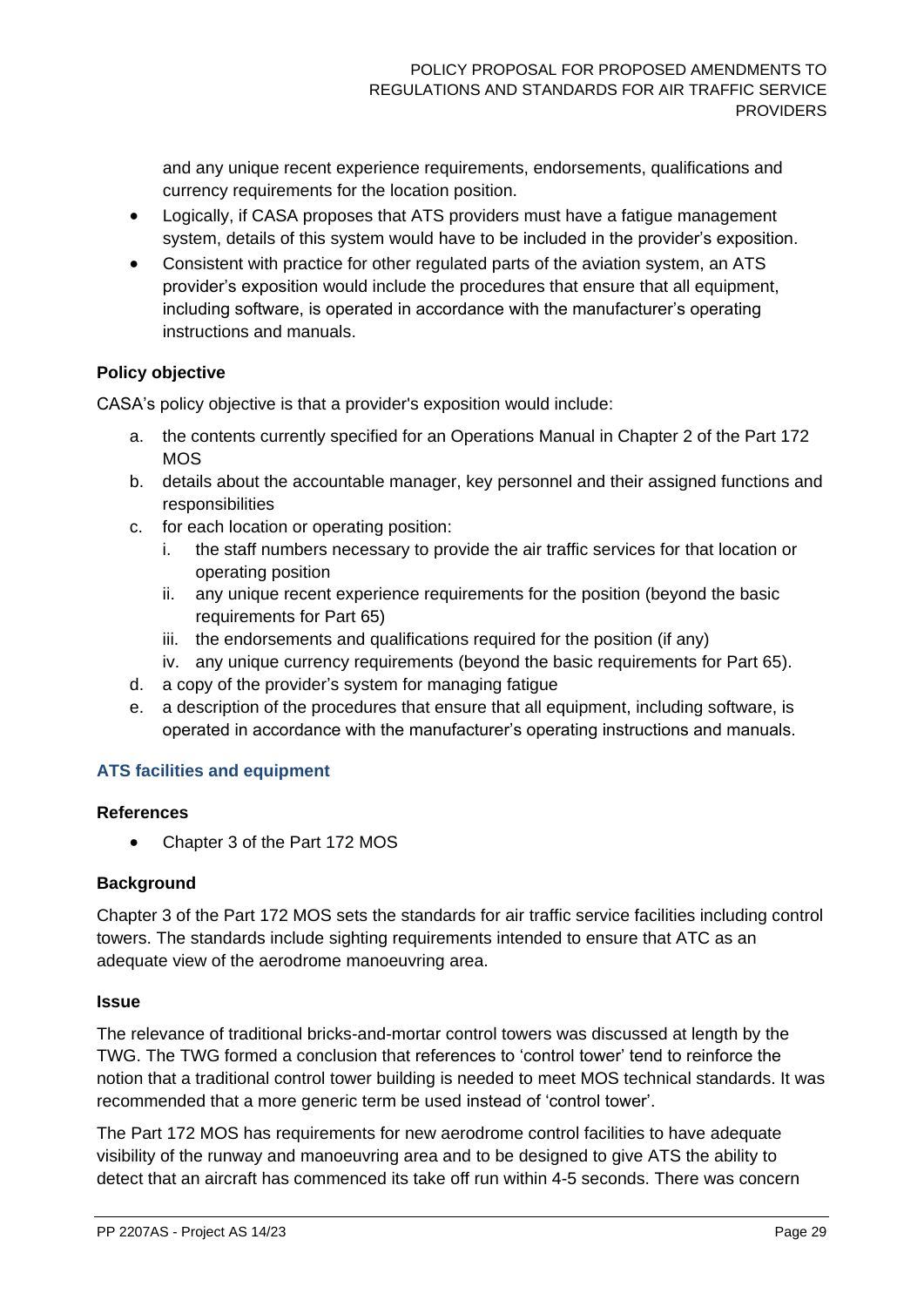within the TWG that these standards do not apply for controlled aerodromes with existing aerodrome control facilities where runways are newly constructed or significantly modified (for example: lengthened). The TWG was in agreement that the requirements should apply equally.

#### **ATS facility and equipment matters to be addressed in a separate consultation activity**

To address time-critical issues pertaining to control tower sightlines, CASA is fast-tracking a separate consultation activity to deal with the issues in Chapter 3 of the Part 172 MOS.

#### **Numbers of personnel**

As discussed in Section [5.6,](#page-20-0) CASA's policy objective is to empower CASA to set standards in the Part 172 MOS covering the matters to be accounted for when determining that there are sufficient staff numbers.

CASA's policy objective for the Part 172 MOS is that in determining that there are enough qualified and trained operational personnel (including supervisors) an ATS provider would have to account for the following matters:

- leave
- breaks
- requirements for training and assessment
- workload complexity
- a description of additional administration or ancillary duties where the relevant personnel are required to perform such activities
- reasonable allowance for assurance of service provision.

#### **Standards for an FRMS**

#### **Background**

Section [5.1](#page-14-1) of this policy proposal details CASA's policy objectives relating to the regulation of fatigue management for ATS personnel.

#### **Policy objective**

CASA's policy objective is to detail the specific standards for fatigue management within the Part 172 MOS.

As discussed in Section [5.1,](#page-14-1) CASA proposes that the Part 172 MOS would include standards for a Fatigue Risk Management System (FRMS) incorporating the matters described in Annex 11 Section 2.28 and Appendix 6 as the initial and only method for an ATS provider's system for managing fatigue. Further, CASA proposes that the standards for administering an ATS provider's FRMS would be based on the administrative standards in CAO 48.1.

Included with this policy proposal are:

- Extracts of Section 2.28 (Fatigue Management) and Appendices 5 and 6 to ICAO Annex 11
- A document tabulating a lay draft of proposed FRMS standards in comparison with relevant ICAO and existing CAO 48.1 FRMS standards, together with explanation.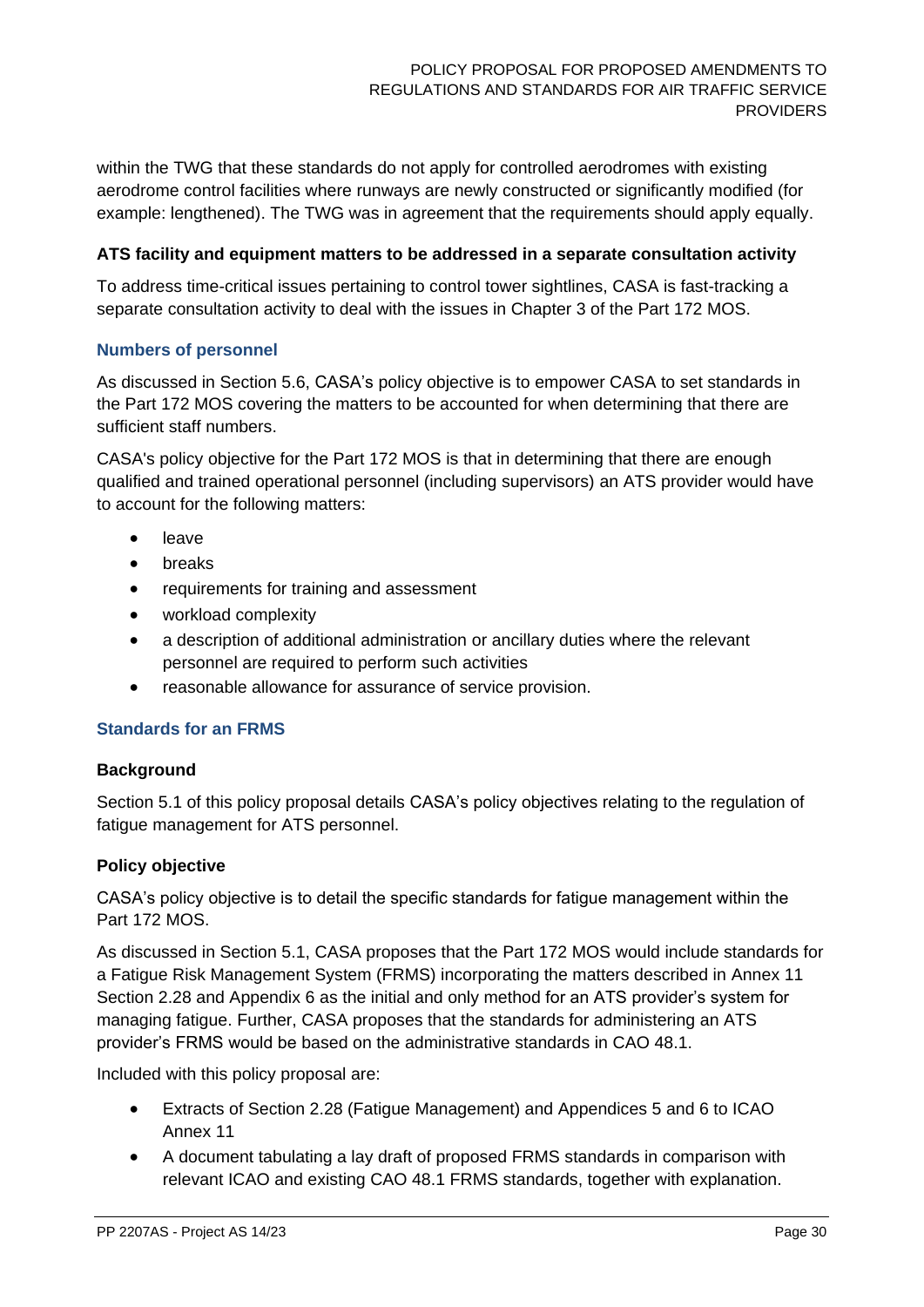#### **Tolerances for lateral separation under visual navigation**

#### **References**

• Section 10.8.3 of the Part 172 MOS

#### **Background**

The standard method for establishing lateral separation between two aircraft is to ensure there is at least 1 nautical mile (NM) lateral spacing between the closest edges of the navigation tolerances applicable to the form of navigation utilised by each aircraft. For example, for two aircraft - both navigating with the use of Global Navigation Satellite System (GNSS) – Required Navigation Performance (RNP) 2, a tolerance value of a circle with a radius of 7 NM applies to each aircraft. Hence lateral separation exists if the aircraft are laterally displaced by  $7 + 7 + 1 =$ 15 NM. The Part 172 MOS lists the tolerance values for many situations including when an aircraft tracking visually

A tolerance requirement logically applies for navigation by a navigation aid or when navigating visually in a particular direction but not in relation to a geographical or line feature. However, the same does not necessarily apply if the pilot of an aircraft is navigating with visual reference to the ground and is positively established on a particular side of a geographic feature (e.g., for example a range of hills or a highway). In this case, there is no logical reason to add a tolerance to the position of the aircraft. The technical working group noted that ICAO Doc. 4444 says lateral separation exists if two aircraft are positively established over different geographic locations (see 5.4.1.2.1.1). Accordingly, it was agreed that a lateral separation tolerance value is not required, but only if the aircraft is operating at or below Flight Level (FL) 145. A review of earlier Australian lateral separation standards using geographical features showed that Flight Level (FL) 145 would be a relevant vertical limit.

Changing the standard would be beneficial for reducing operating restrictions for relevant aircraft (e.g., no need to extra buffers on the track), and simplifying the ATC procedures for applying lateral separation.

#### **Policy objective**

CASA's policy objective is that the standards for lateral separation would apply for aircraft tracking visually:

- a. For an aircraft tracking visually
	- i. flying to one side of a defined line feature or a prominent topographical feature
	- ii. operating at or below FL145

the navigation tolerance for applying lateral separation would be the line feature or prominent topographical feature itself.

- b. For subparagraph a., no extra tolerance value would need to be applied to the aircraft's track.
- c. There would no change to the cardinal lateral separation requirement for at least 1 NM separation between the line feature/prominent topographical feature and the closest edge of the navigation tolerance of another aircraft.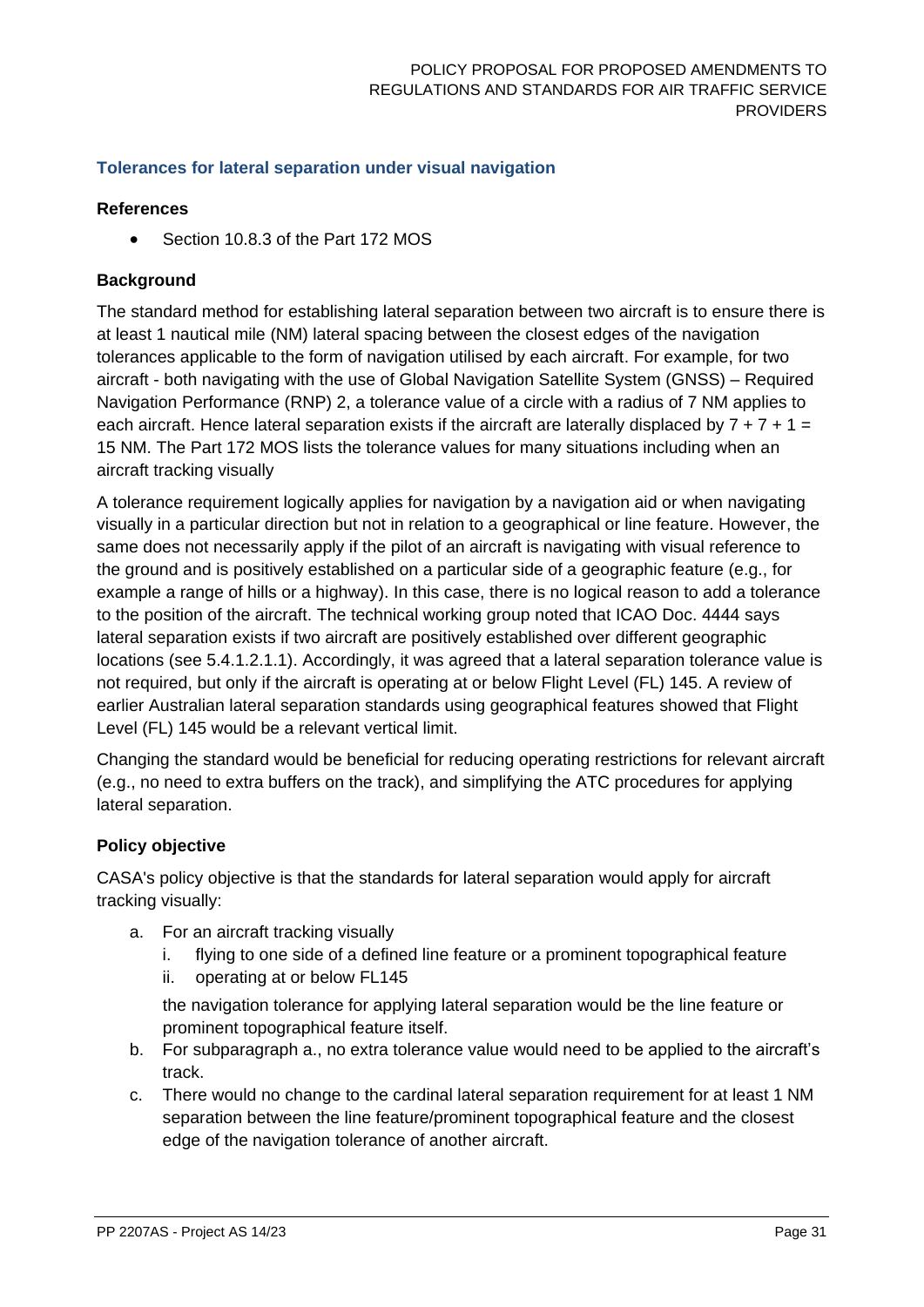#### **Lateral separation based on a combination of navigation aids**

#### **References**

• Section 10.8 of the Part 172 MOS (Separation Standards - Lateral)

#### **Background**

Since 2014, CASA has authorised AA to use lateral separation minima for separation between aircraft navigating with reference to GNSS, non-directional beacons (NDB) and very high frequency omni-range equipment (VOR) (or any combination thereof). The design methodology for the minima was originally developed by ICAO with the direct involvement of Australian experts. The procedure is detailed in ICAO guidance material<sup>3</sup>. However, at this time, the minima have only been partially implemented as formal international standards. ICAO has not yet implemented aspects of the minima highly beneficial for countries like Australia where GNSS, VOR and NDB navigation aids are concurrently used for aircraft navigation.

AA originally presented a comprehensive safety case to CASA demonstrating that the procedure has adequate safeguards. CASA accepted the proposal and authorised AA to use the minima for operational services.

#### **Issue**

The procedure is authorised under an exemption from the Part 172 MOS standard. ICAO has not given an indication about formally implementing the missing elements of the minima and this has necessitated the instrument enabling exemption being renewed several times. The process has time and cost impacts for all parties. With the passage of time and with experience, CASA assesses that the minima are suitable for enduring use and adoption as an enduring MOS standard.

#### **Policy objective**

CASA's policy objective is to adopt the separation procedure as an enduring standard within the Part 172 MOS. Details of the procedure are provided in the supplementary information included with the policy proposal.

#### **Pilot-applied visual separation for certain helicopter operations**

#### **References**

Section 10.10 of the Part 172 MOS

#### **Background**

In 2013, CASA, AA and a State government established a procedure whereby a suitably equipped law enforcement helicopter can operate within a control zone at low altitudes and at night. The pilot would maintain own separation with other aircraft operating within the control zone without ATC providing traffic information as is normally required under standards for visual

<sup>3</sup> ICAO Circular 322. *Guidelines for the Implementation of GNSS Lateral Separation Minima based on VOR Separation Minima*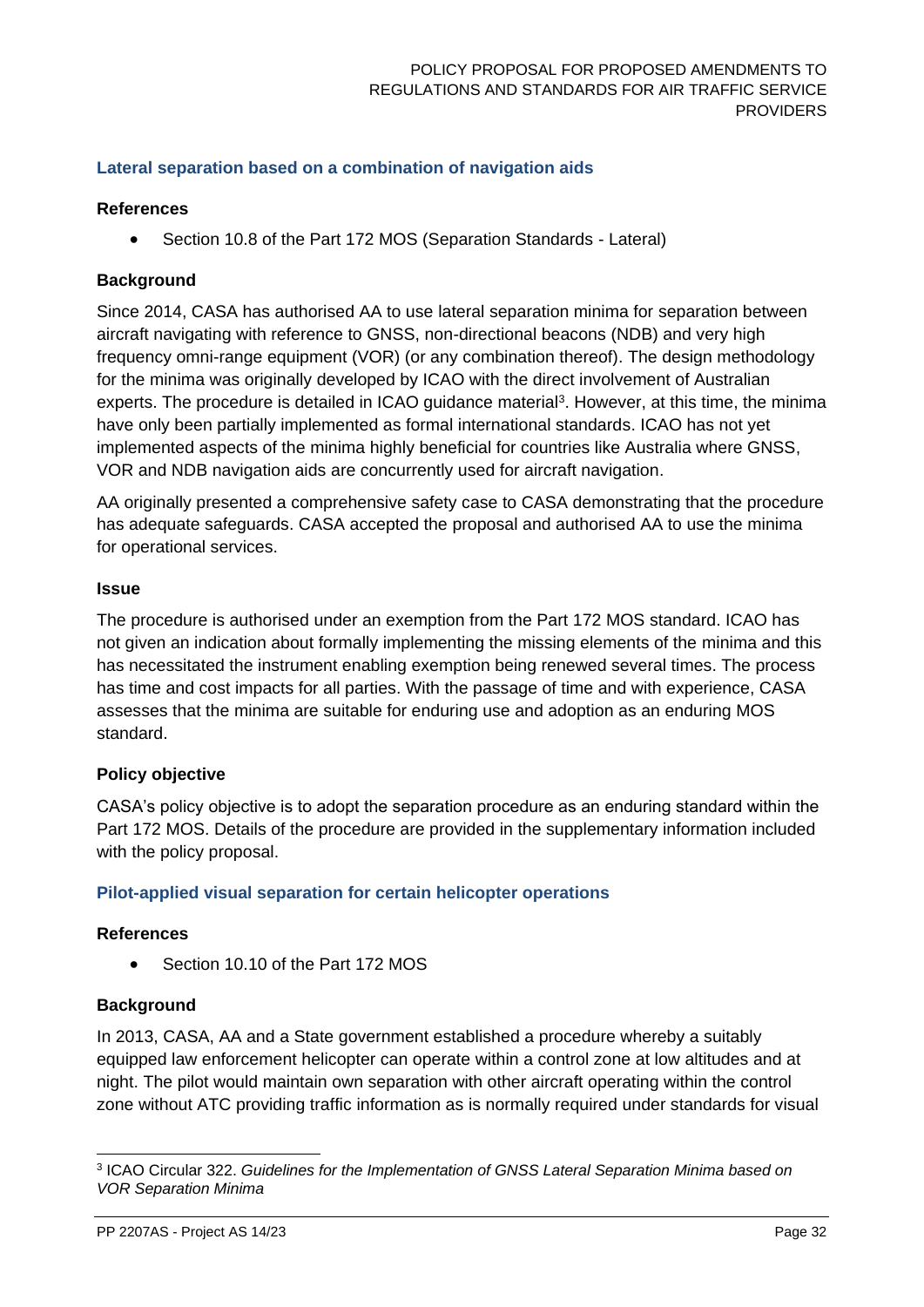separation. After a year of operation, the procedure was reviewed and found to be satisfactory and did not require any safety changes.

#### **Issue**

The procedure is carried out under an exemption from the Part 172 MOS standards for visual separation. The instrument allowing the exemption has been renewed several times. The process has time and cost impacts for all parties. With the passage of time and with experience, CASA believes the procedure is suitable for enduring use and is suitable for adoption as a MOS standard.

#### **Policy objective**

CASA's policy objective is to adopt the procedure described in the background above as an enduring standard within the Part 172 MOS.

#### **Operations by Unmanned Free Balloons**

#### **References**

- Section 10.7.2 of the Part 172 MOS
- Section 10.11.3 of the Part 172 MOS

#### **Background**

The Part 172 MOS details separation standards for application between unmanned free balloons and other aircraft.

#### **Issue**

The existing MOS requires ATC to apply a 15 NM tolerance on the position of a balloon and only allows the application of vertical separation when a balloon has passed FL 600 or has been sighted by the pilot of another aircraft. Considering the ADS-B surveillance coverage within Australia and the ability of balloons to be so detected, these tolerance values are excessively large and thus restrictive on other airspace users.

#### **Policy objective**

CASA's policy objective is to adopt the FAA standard for unmanned free balloons, thus effectively enabling ATC to use:

- a. any horizontal separation minimum if satisfied that the position information<sup>4</sup> from the balloon is sufficiently reliable to provide the service
- b. vertical separation if it is known that the balloon provides altitude information of equivalent accuracy as a transponder equipped aircraft.

Consistent with the FAA policy if the position information is not suitable for separation, ATC would instead be required to provide traffic information to affected aircraft about the unmanned free balloon.

<sup>4</sup> ADS-B transmitting equipment is an example of suitable equipment for this purpose.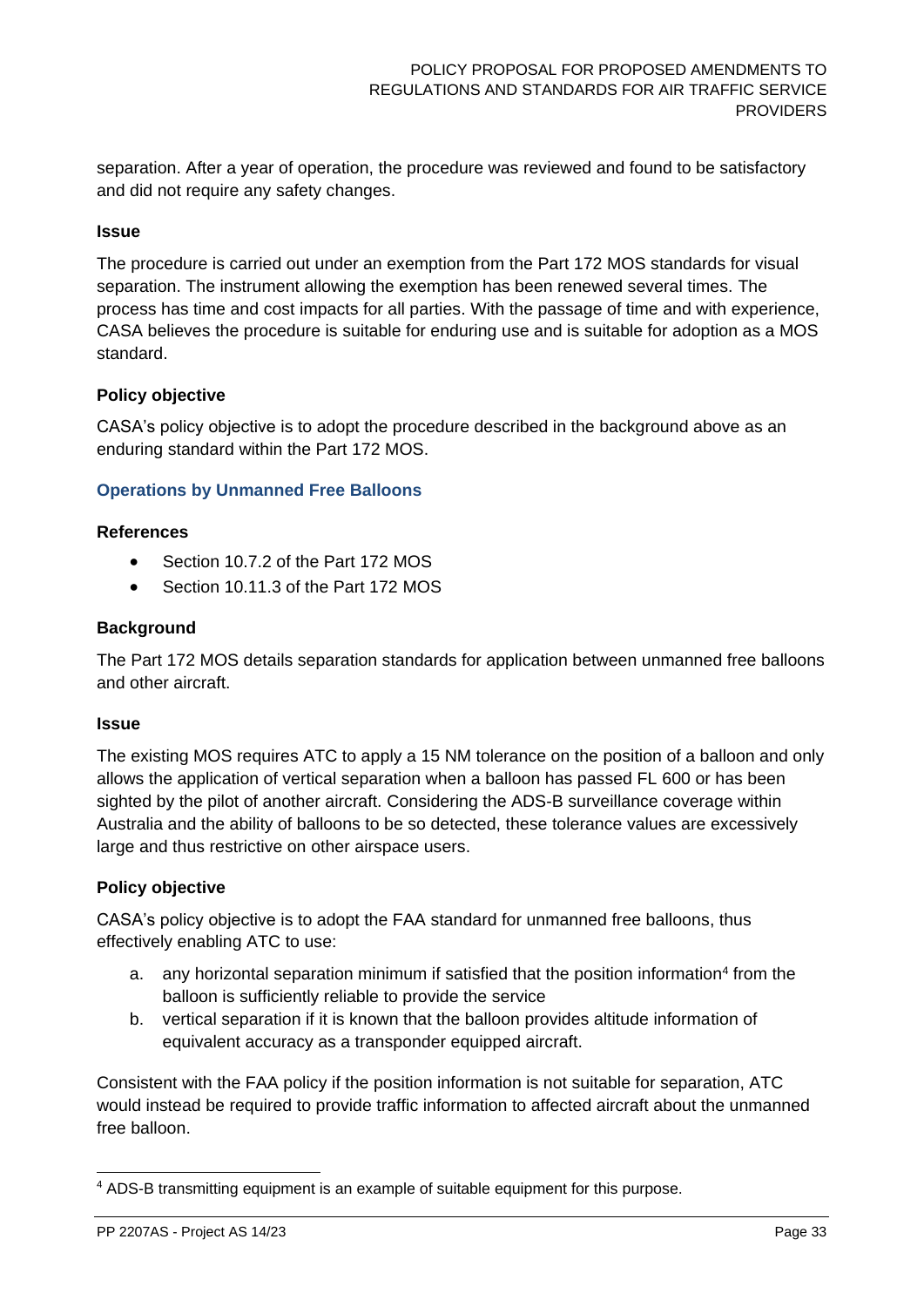#### **Land and Hold Short Operations**

#### **References**

• Section 10.13.5 of the Part 172 MOS

#### **Background**

Australia has standards for Land and Hold Short Operations (LAHSO) - an operation on two intersecting runways whereby aircraft land and depart on one runway while aircraft landing on the other runway holds short of the intersection. LAHSO is adapted from FAA standards and is used at Melbourne and Darwin aerodromes.

#### **Issue**

After an incident in 2015 during LAHSO operations, the Australian Transport Safety Bureau (ATSB) found that there was no safe option available for air traffic controllers to establish a separation standard and to ensure a mid-air collision did not occur when aircraft were below minimum vector altitude. The ATS provider addressed this issue in response to the incident.

The issue is that the Part 172 MOS has not been updated to set relevant standards that cover the matters revealed in the ATSB investigation. The Australian standards are also different to current FAA standards<sup>5</sup> in that the FAA has detailed requirements for the introduction of LAHSO at an aerodrome. In the USA, a LAHSO program requires extensive involvement by all parties including airports users (airlines). Australia does not have similar requirements.

#### **Policy objective**

To address the issues, CASA's policy objectives are as follows:

- a. Establish a requirement of application of LAHSO that ATS providers must have measures to resolve aircraft-aircraft conflicts in the event of go around or rejected landing.
- b. Where there is a proposal to implement LAHSO at an aerodrome for the first time, introduce a requirement that LAHSO only be introduced at an aerodrome if LAHSO is demonstrably essential for the safety and efficiency of operations at that aerodrome.

The proposed change would not affect aerodromes at which LAHSO is already occurring.

#### **Terrain clearance or minimum assignable altitudes**

#### **References**

- Section 10.2.9 of the Part 172 MOS
- Section 12.1.4 of the Part 172 MOS
- Section 12.2.4 of the Part 172 MOS

<sup>5</sup> FAA Order JO 7110.118B - Land and Hold Short Operations (LAHSO) – dated November 15, 2020.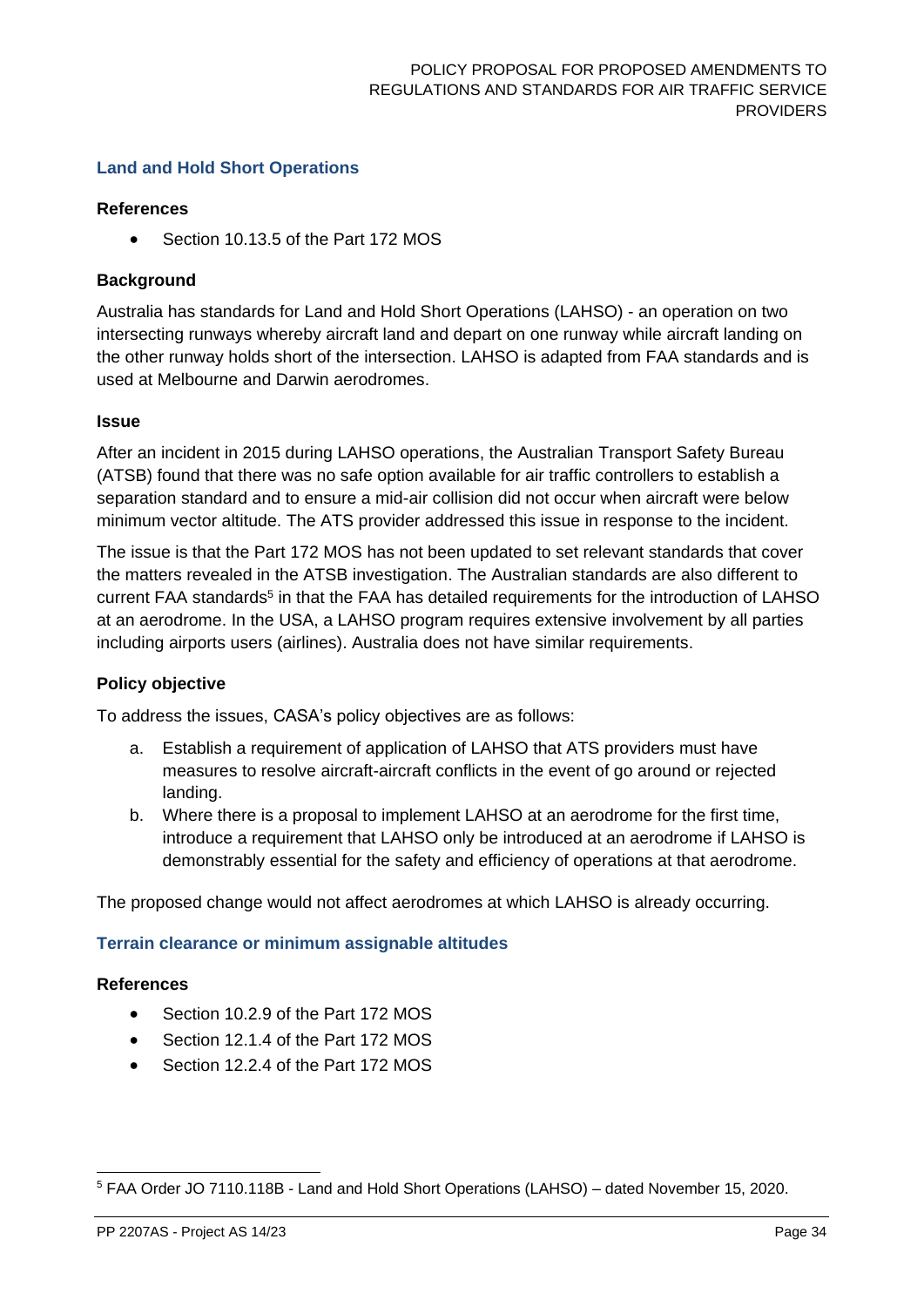#### **Background**

ATC must normally issue clearances to IFR aircraft such that the prescribed obstacle clearance will exist at all times until the aircraft reaches the point where the pilot resumes own navigation.

When providing surveillance control services, ATC has two methods for determining that prescribed obstacle clearance exists:

• ATC assigns levels not lower than a minimum vectoring altitude calculated and published in accordance with the Volume II of the ICAO Procedures for Air Navigation Services – Operations (PANS-OPS)

or

• In accordance with the standards specified in the Part 172 MOS, ATC ensures any assigned altitude provides at least 1,000 ft of vertical clearance above any obstacle within 3 NM of the aircraft.

#### **Issue**

The Part 172 MOS standard of 1,000 ft of obstacle clearance is not consistent with the obstacle clearance requirement specified in PANS-OPS (984 ft). While relatively small, the difference in obstacle clearance values has resulted in excessive restriction on maximum building height limits in the vicinity of aerodromes.

A separate issue is that the requirement for ATC to assign levels providing sufficient terrain clearance is unnecessarily restrictive of aircraft, usually helicopters, able to safely operate below normal minimum IFR levels at night with the use of night vision imaging systems or other electronic means.

#### **Policy objective**

To address the issues, CASA's policy objectives are as follows:

- a. Align the Part 172 MOS standard for minimum obstacle clearance while vectoring with the standard specified in PANS-OPS; that is change the minimum from 1,000 ft to 984 ft.
- b. Amend the Part 172 MOS requirements pertaining to level assignments for IFR aircraft to the effect they do not apply if the aircraft is, at pilot request, operating below normal minimum IFR levels at night with the use of night vision imaging systems or other electronic means.

#### **Vertical separation**

#### **References**

• Section 10.7.11 of the Part 172 MOS

#### **Background**

The Part 172 MOS sets the requirements for vertical separation, including 500 ft minima, 1,000 ft minima, 2,000 ft minima and the requirement to use 3,000 ft vertical separation whenever one or more of the aircraft involved is operating at supersonic speeds.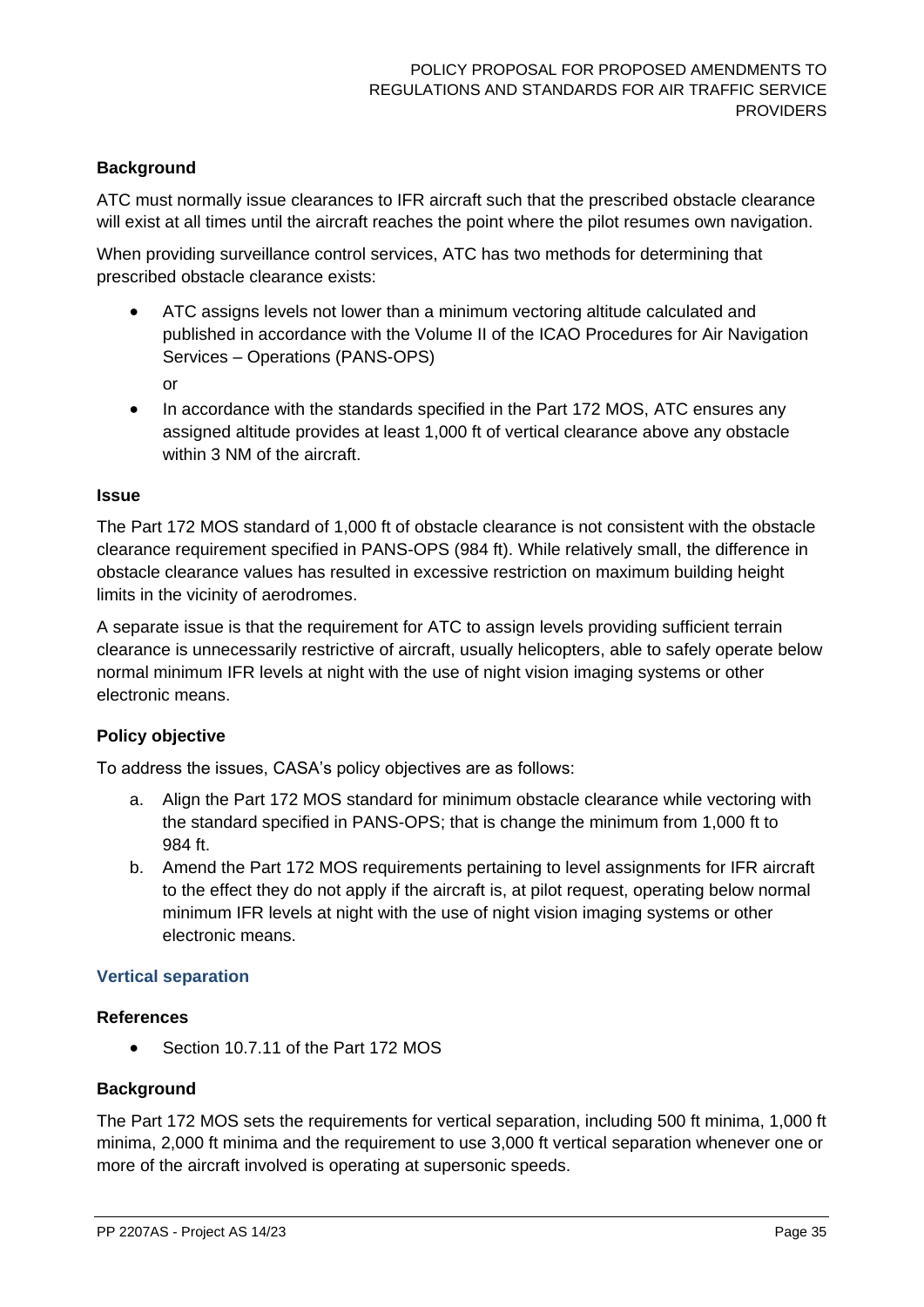#### **Issue**

The existing standards do not permit the application of reduced vertical separation minima (RVSM) for military formation flights whether or not all aircraft within the formation have RVSM approval. This is more restrictive than the equivalent standard in the USA which allows the use of RVSM if all aircraft in the formation are RVSM approved.

Further, a review of global practice for the application of vertical separation for supersonic aircraft revealed that the existing 3,000 ft minimum is more restrictive than standards in the United Kingdom (UK) and the USA.

Consultation with the Australian Defence Force led to a proposal to implement the UK standards for vertical separation for supersonic flights and for RVSM be made useable between aircraft in a formation and other aircraft if all aircraft involved are RVSM approved.

#### **Policy objective**

To address the issues, CASA's policy objectives are as follows:

- a. Amend the standards for vertical separation to allow 1,000 ft RVSM between a formation of aircraft and another aircraft if all aircraft (including all aircraft within the formation) are RVSM approved.
- b. Amend the existing 3,000 ft vertical separation minimum for supersonic aircraft to conform with the standards in UK CAP 493 (Manual of Air Traffic Services – Part 1), which would have the effect of:
	- i. At or below FL 410, the vertical separation minimum is 2,000 ft.
	- ii. Above FL 410, the vertical separation minimum is 4,000 ft.

### <span id="page-35-0"></span>**5.10 Part 172 advisory circulars**

#### **5.10.1 Reference(s):**

- − AC 172-1(0) Guidelines for preparing a Safety Management System (SMS)
- − AC 172-2(0) Guidelines for preparing safety cases covering CASR Part 172 services

#### **5.10.2 Background**

The Part 172 advisory circulars (ACs) – as their names imply – contain guidelines for preparing an SMS and safety cases. These ACs reflect the procedures in use at AA in 2003 at the time Part 172 of CASR came into effect.

#### **5.10.3 Issue**

The information within the AC's is no longer relevant or contemporary, particularly as one of the proposals is to adopt SMS standards consistent with ICAO Annex 19. Further, both CASA and ICAO have comprehensive resources that would adequately substitute for the information within the ACs.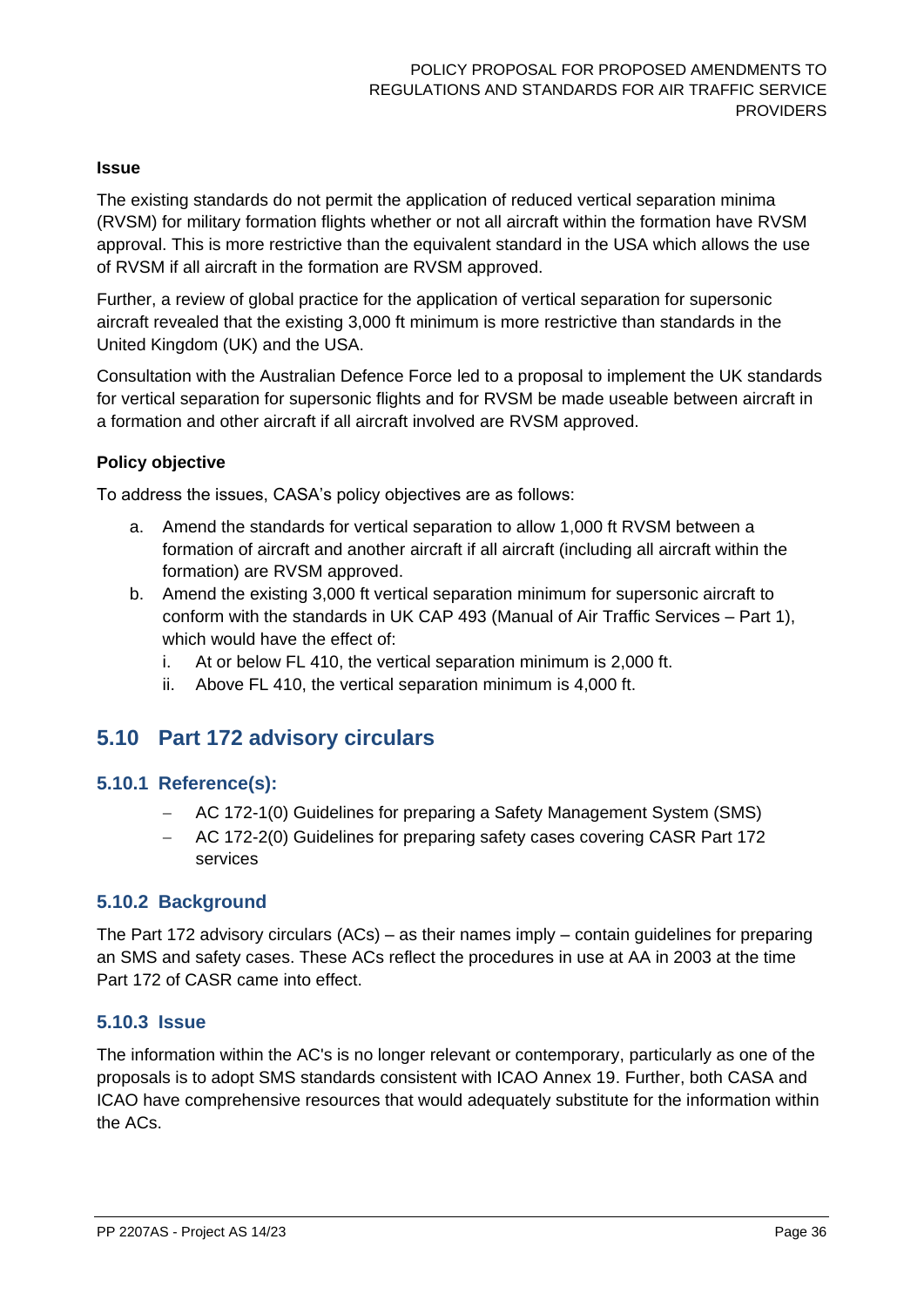## **5.10.4 Key policy objective**

CASA's policy objective is to withdraw both ACs.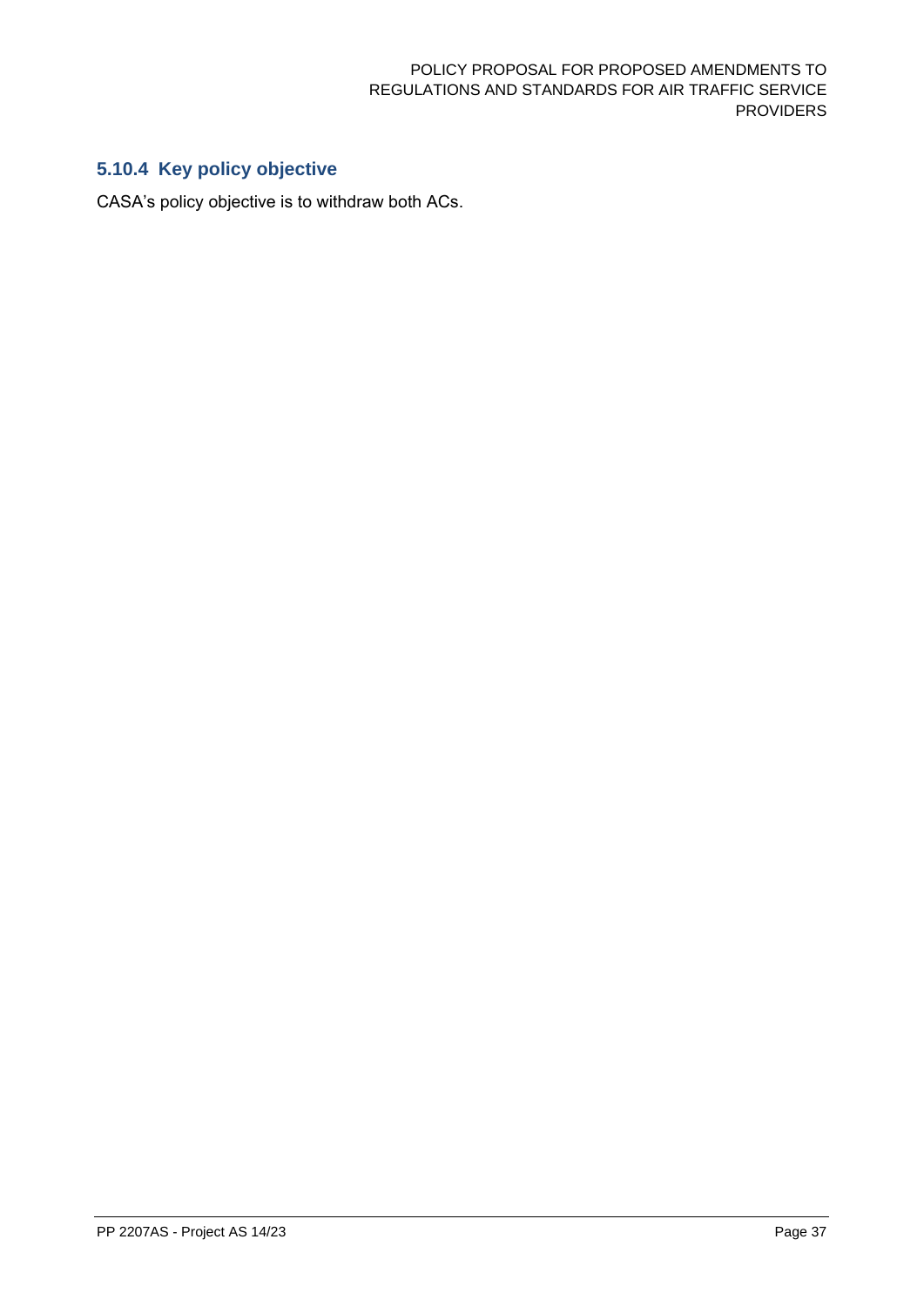## <span id="page-37-0"></span>**6 Impacts on industry**

## <span id="page-37-1"></span>**6.1 ATS providers**

The most significant impact on ATS provider's will be the administrative effort necessary to update its document suite and operating procedures. Accordingly, CASA proposes a 1-year transitional program to enable orderly transition to any new process.

Removing an existing MOS standard in favour of an existing ICAO standard should not require any change to ATS provider operational practices. The new requirements for fatigue management also should not have a significant impact because the ATS provider already has an FRMS.

A positive impact of the proposed changes in the Part 172 of CASR is the proposed adoption as a MOS standard of the low-level State government helicopter operating procedure that currently requires an exemption from MOS standards. The exemption is time limited and must be renewed at regular intervals. The renewal involves direct cost and administrative effort. By incorporating the arrangement into the, this cost and effort is avoided.

## <span id="page-37-2"></span>**6.2 Community**

The aviation community should experience little or no impact as a result of the changes proposed in this policy proposal. Any community effects as a result of changes to IVA procedures would be dealt with in the consultation activity relating to that matter.